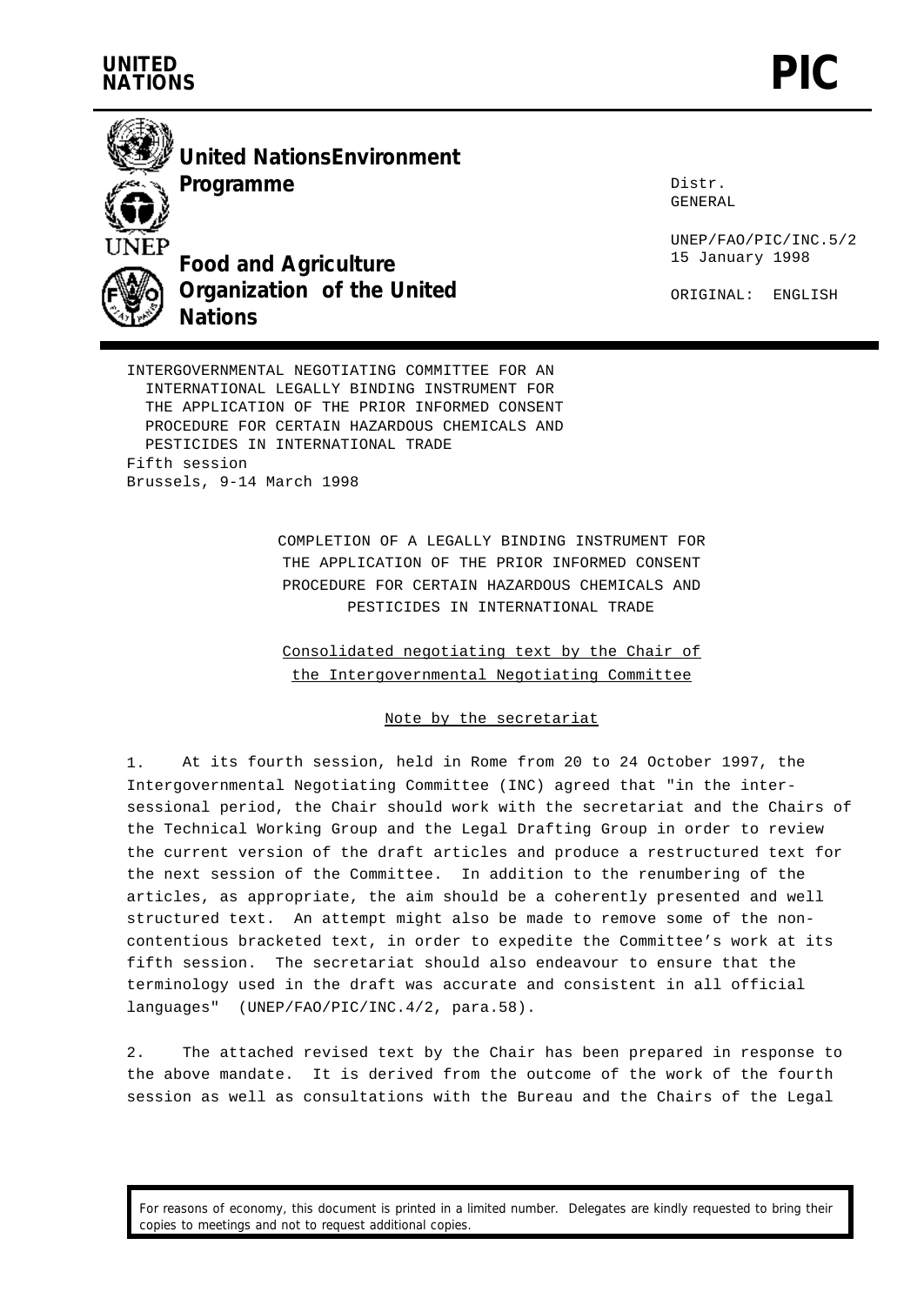Drafting Group and the Technical Working Group of the Intergovernmental Negotiating Committee.

3. The consolidated negotiating text is presented to the Intergovernmental Negotiating Committee for its consideration, without prejudice to the text of the draft articles as revised by the Committee at its second, third and fourth sessions (UNEP/FAO/PIC/INC.4/2, annex II), which remains before the Committee.

4. At its fifth session, the Intergovernmental Negotiating Committee is invited to focus its negotiations on the attached consolidated negotiating text, in order to reach agreement on the final text of the draft convention, and thereby fulfil the mandate given to it by the governing bodies of the Food and Agriculture Organization of the United Nations (FAO) and the United Nations Environment Programme (UNEP).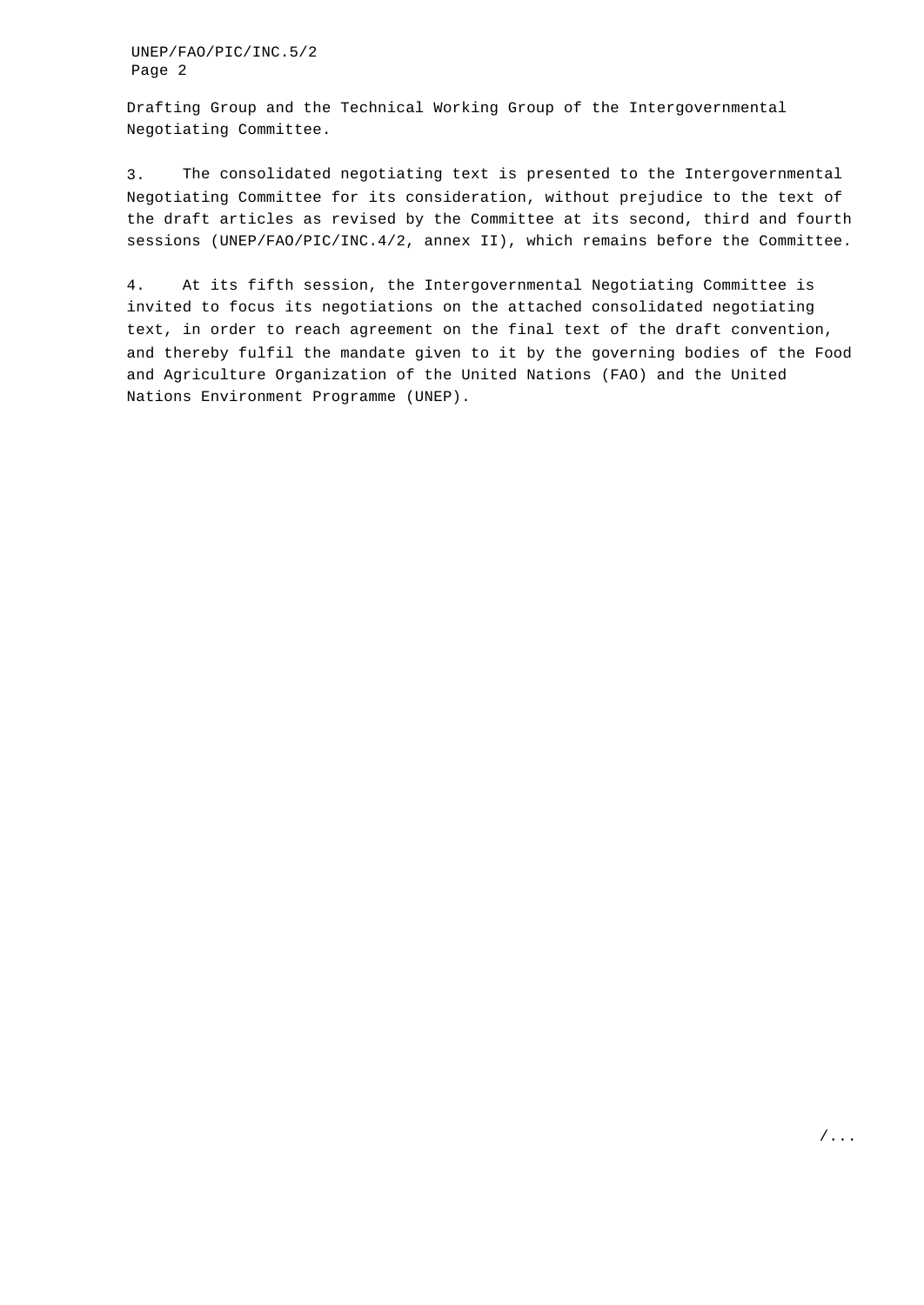## Annex

CONSOLIDATED NEGOTIATING TEXT BY THE CHAIR OF THE INTERGOVERNMENTAL NEGOTIATING COMMITTEE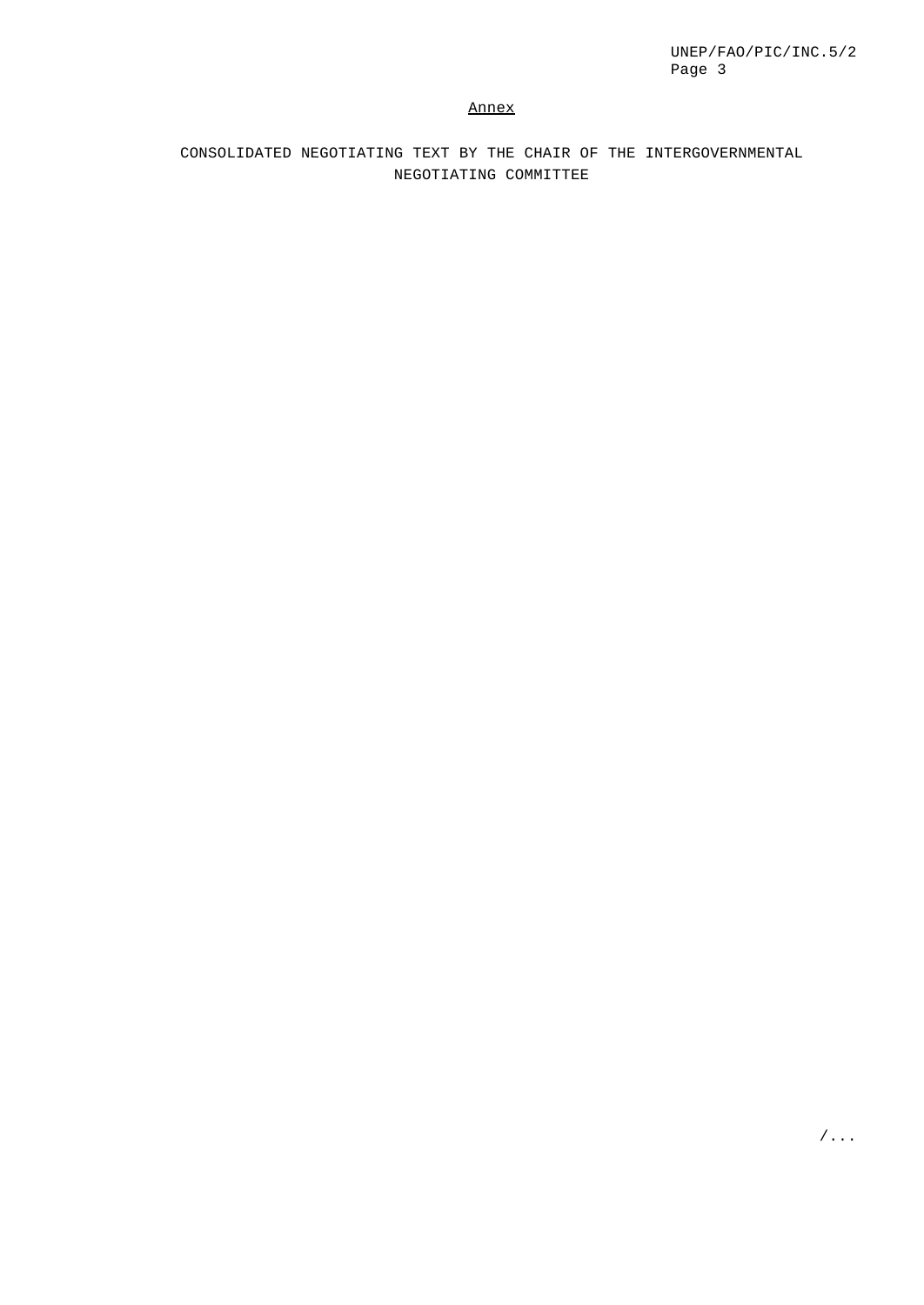#### Preamble

#### The Parties to this Convention,

Aware of the potentially harmful impact on human health and the environment from certain hazardous chemicals and pesticides in international trade,

Recalling the pertinent provisions of the Rio Declaration on Environment and Development,

Recalling also that one of the objectives of programme area C of chapter 19 of Agenda 21 is to achieve by the year 2000, if possible, full participation in and implementation of the Prior Informed Consent procedure, including possible mandatory applications through legally binding instruments contained in the Amended London Guidelines for the Exchange of Information and Chemicals in International Trade of the United Nations Environment Programme and in the International Code of Conduct on the Distribution and the Use of Pesticides of the Food and Agriculture Organization of the United Nations.

Taking into account the circumstances and particular requirements of developing countries, in particular the need to strengthen national capabilities and capacities for the management of chemicals,

Mindful of the work undertaken by the United Nations Environment Programme (UNEP) and the Food and Agriculture Organization of the United Nations (FAO) in the operation of the Prior Informed Consent procedure set out in the Amended London Guidelines for the Exchange of Information on Chemicals in International Trade (London Guidelines) of UNEP, and the FAO International Code of Conduct on the Distribution and Use of Pesticides (International Code of Conduct),

Recognizing that good management practices for chemicals should be promoted in all countries, taking into account, inter alia, the voluntary standards laid down in the Food and Agriculture Organization of the United Nations International Code of Conduct on the Distribution and Use of Pesticides and the United Nations Environment Programme Code of Ethics on the International Trade in Chemicals.

Determined to protect human health and the environment against potentially harmful impacts from certain hazardous chemicals and pesticides in international trade,

HAVE AGREED AS FOLLOWS: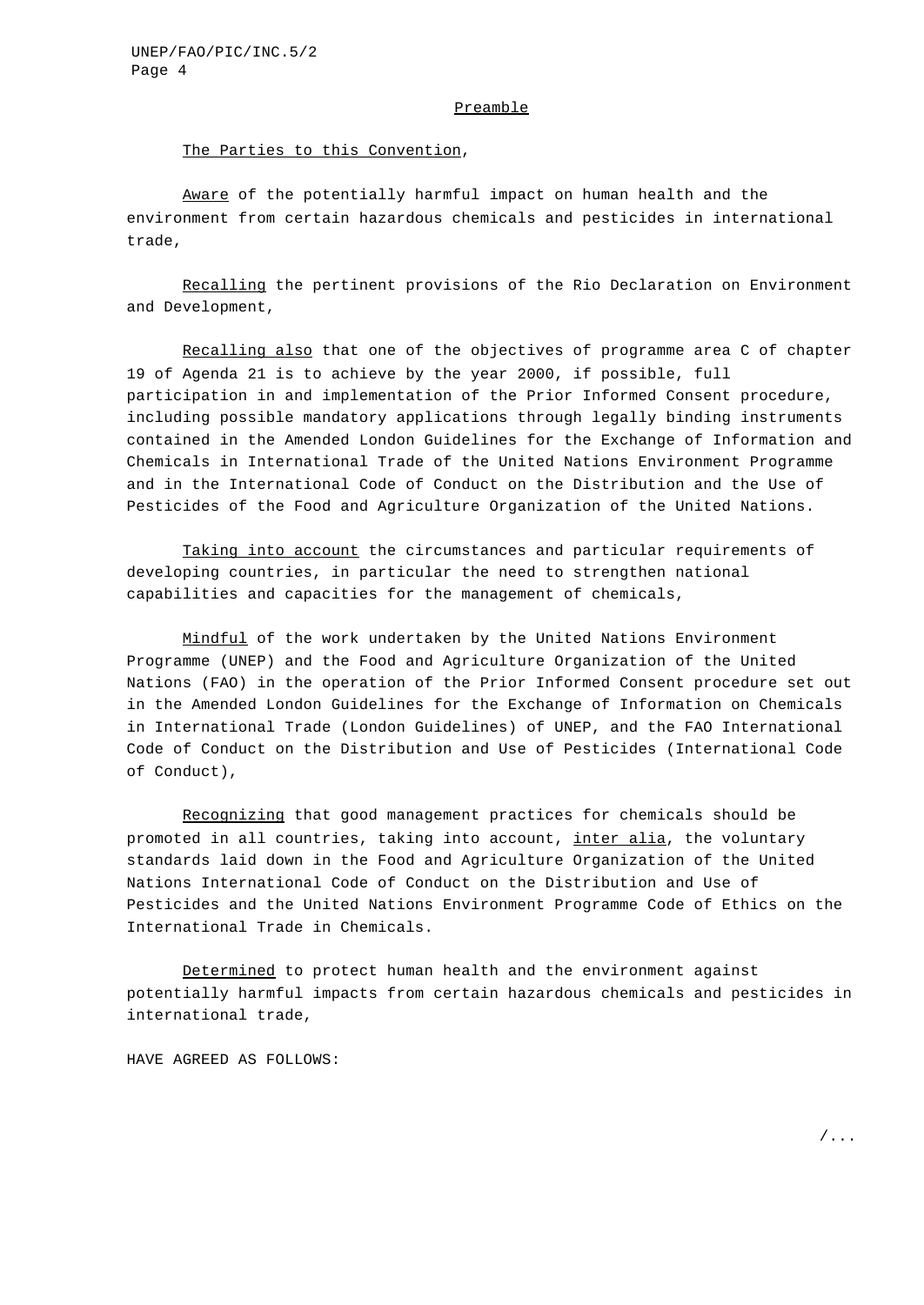### Article 1

### Objective

The objective of this Convention is to promote shared responsibility and cooperative efforts among Parties in the international trade of certain hazardous chemicals in order to protect human health and the environment from potential harm and to contribute to their environmentally sound use, by promoting and facilitating information exchange about their characteristics and by providing for a national decision-making process on their import and by disseminating these decisions to Parties.

## Article 2

### Definitions

For the purposes of this Convention:

(a) "Chemical" means a substance whether by itself or in a mixture or preparation and whether manufactured or obtained from nature. It includes the following categories: pesticide (including hazardous pesticide formulations) [, consumer] and industrial, but does not include any living organism;

(b) "Banned chemical" means a chemical all uses of which within one or more categories have been prohibited by final regulatory action, in order to protect human health or the environment. It includes a chemical that has been refused approval for first-time use or withdrawn by industry either from the domestic market or from further consideration in the domestic approval process and where there is clear evidence that such an action has been taken in order to protect human health or the environment;

(c) "Severely restricted chemical" means a chemical virtually all use[s] of which within one or more categories have been prohibited by final regulatory action in order to protect human health or the environment, but for which certain specific uses remain allowed. [It also includes a chemical for which a substantial reduction of health or environmental risk has been obtained by a reduction of use[s] in one or more categories, through final regulatory action];

(d) "Hazardous pesticide formulation" means a chemical formulated for pesticidal use that [is likely to] produce [severe] [acute] health [or environmental] effects through [single or multiple] exposure [over a short period of time];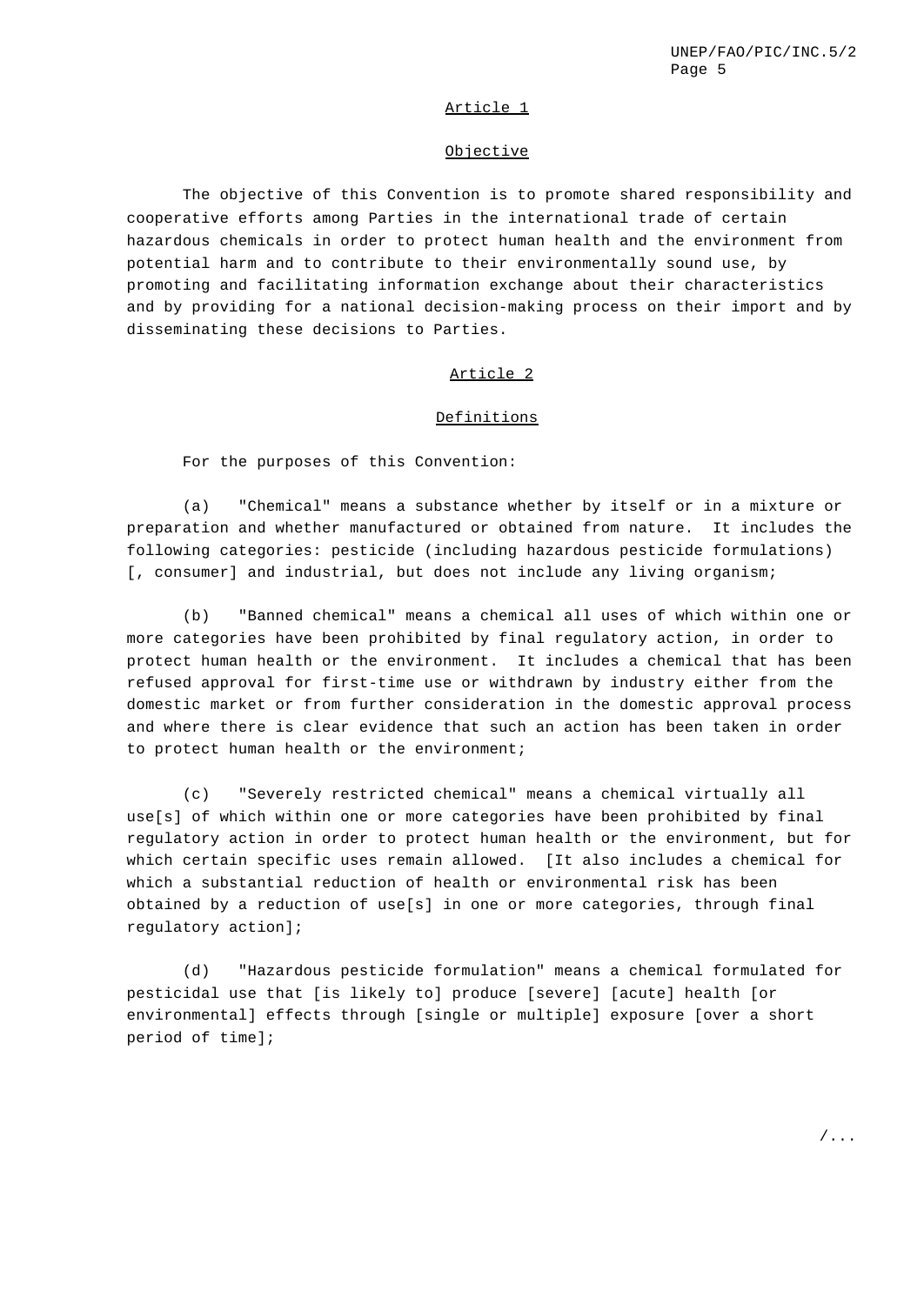(e) "Final regulatory action" means an action taken by a Party, which does not require subsequent regulatory action, the purpose of which is to ban or severely restrict a chemical;

(f) "Export" and "import" mean, in their respective connotations, the movement of a chemical from one Party to another Party, but exclude mere transit operations;

(g) "Party" means a State or regional economic integration organization that has consented to be bound by this Convention and for which the Convention is in force;

(h) "Regional economic integration organization" means an organization constituted by sovereign States of a given region to which its member States have transferred competence in respect of matters governed by this Convention and which has been duly authorized, in accordance with its internal procedures, to sign, ratify, accept, approve or accede to this Convention.

#### Article 3

### Scope of the Convention

- 1. This Convention applies to:
	- (a) Banned or severely restricted chemicals; and
	- (b) Hazardous pesticide formulations.
- 2. This Convention does not apply to:
	- (a) Narcotic drugs and psychotropic substances;
	- (b) Radioactive materials;
	- (c) Wastes;
	- (d) Chemical weapons [and their precursors];
	- (e) Pharmaceuticals, including human and veterinary drugs;
	- (f) Chemicals used as food additives;

(g) Chemicals imported for the purpose of research or analysis in quantities not likely to affect human health or the environment; and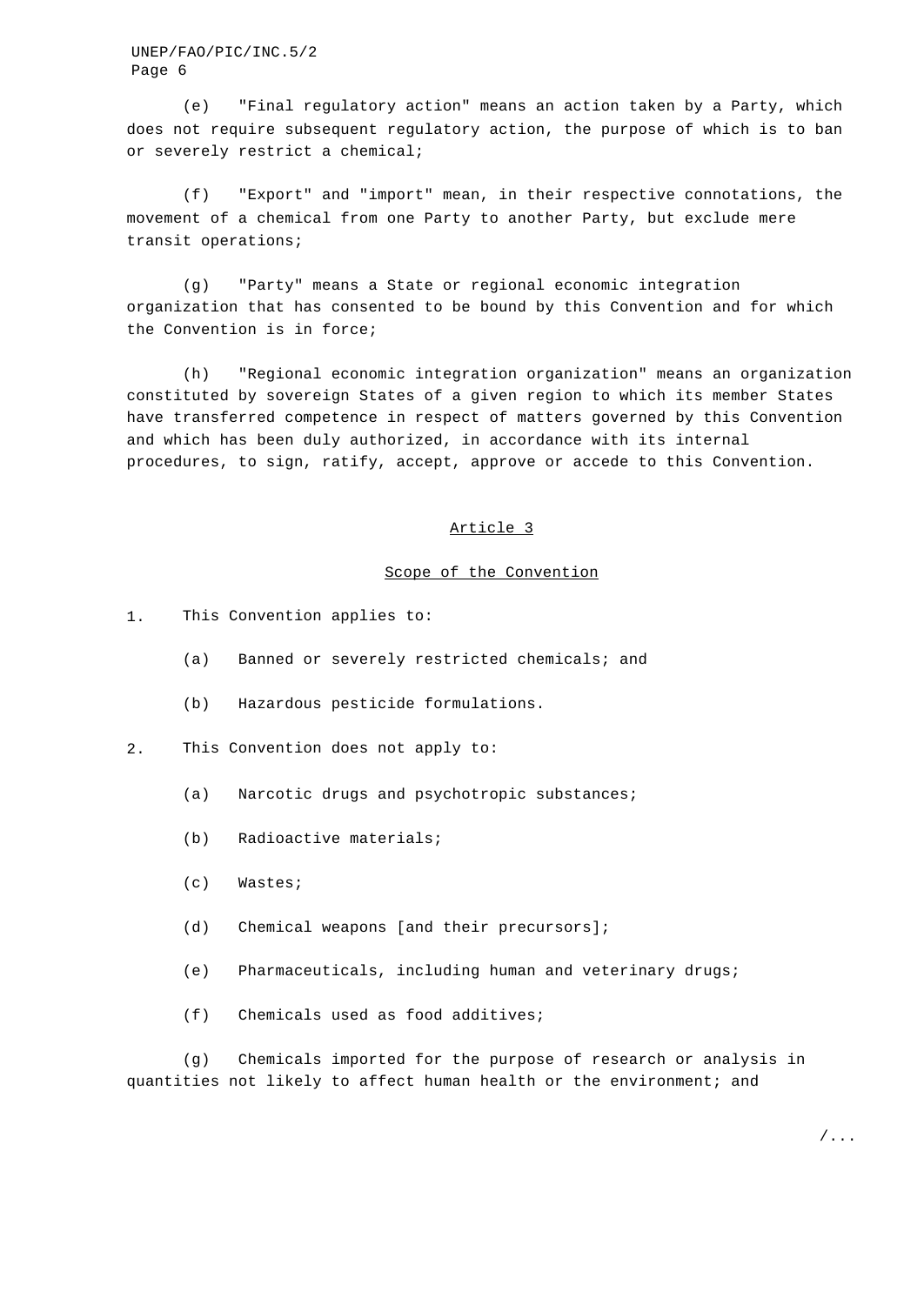(h) Chemicals imported by an individual for his or her own personal use in quantities reasonable for such use and in quantities not likely to affect human health or the environment.

## Article 4

### Designated national authorities

1. Each Party shall designate one or more national authorities as appropriate that shall be authorized to act on its behalf. The administrative functions of the Parties required by this Convention shall be performed by those authorities.

2. Each Party shall seek to ensure that its designated national authority or authorities have sufficient resources to perform their tasks effectively.

3. Each Party shall, no later than the date of the entry into force of this Convention for it, notify the name and address of its designated national authority or authorities to the Secretariat. Each Party shall also immediately notify the Secretariat of any subsequent changes.

4. The Secretariat shall forthwith inform the Parties of the notifications it receives under paragraph 3.

#### Article 5

#### Banned or severely restricted chemicals

1. Each Party that has adopted a final regulatory action shall notify the Secretariat in writing of such action. Such notification shall be made as soon as possible, but not later than ninety days after the date on which the final regulatory action has taken effect, and shall include the information required by Annex I, where available.

2. Each Party shall, at the date of entry into force of this Convention for it, notify the Secretariat in writing of its final regulatory actions in effect at that time, except that each Party that has submitted notifications of final regulatory actions under the London Guidelines or the International Code of Conduct need not resubmit those notifications.

3. The Secretariat shall, as soon as possible, and in any event no later than six months after receipt of a notification under paragraphs 1 and 2, verify whether the notification includes the information required by Annex I. If the notification contains the information required, the Secretariat shall forthwith forward to all Parties a summary of the information received and if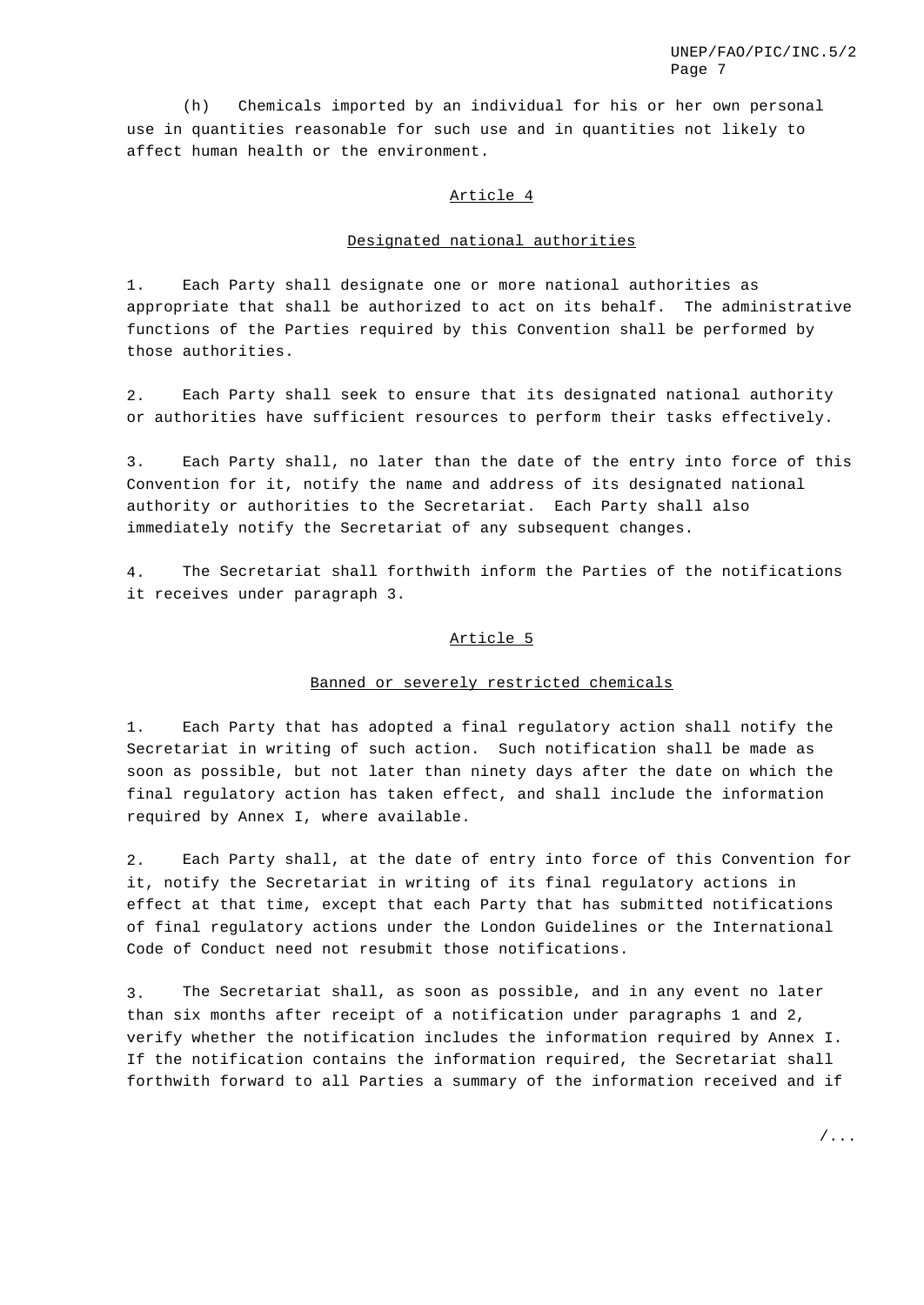the notification does not contain the information required, it shall inform the notifying Party accordingly.

4. The Secretariat shall every six months communicate to the Parties a synopsis of the information received pursuant to paragraphs 1 and 2 including information regarding those notifications which do not contain all the information required in Annex I.

5. When the Secretariat has received [X] notification[s] [from [XX] FAO regions] regarding a particular chemical that it has verified meet[s] the requirements of Annex I, it shall forward [it] [them] to the subsidiary body referred to in paragraph 5 (b) of Article 19.

6. That subsidiary body shall review the information provided in such notification[s] and, in accordance with the criteria set out in Annex II, recommend to the Conference of the Parties whether the chemical should be made subject to the prior informed consent procedure and listed in Annex III accordingly.

#### Article 6

#### Hazardous pesticide formulations

1. Any Party [that is a developing country or a country with an economy in transition] experiencing problems caused by a hazardous pesticide formulation under conditions of use in its territory, may propose to the Secretariat the inclusion of the hazardous pesticide formulation in Annex III. In developing a proposal, the Party may draw upon technical expertise from any relevant source. The proposal shall include the information required by part 1 of Annex IV.

2. The Secretariat shall, as soon as possible, and in any event no later than six months after receipt of a proposal under paragraph 1, verify whether the proposal includes the information required by part 1 of Annex IV. If the proposal contains the information required, the Secretariat shall forthwith forward to all Parties a summary of the information received and if the proposal does not contain the information required, it shall inform the proposing Party accordingly.

3. The Secretariat shall collect the additional information set out in part 2 of Annex IV regarding the proposals forwarded under paragraph 2.

4. When the Secretariat has received [X] proposal[s] regarding a particular hazardous pesticide formulation that it has verified meet[s] the requirements of part 1 of Annex IV and has collected the additional information referred to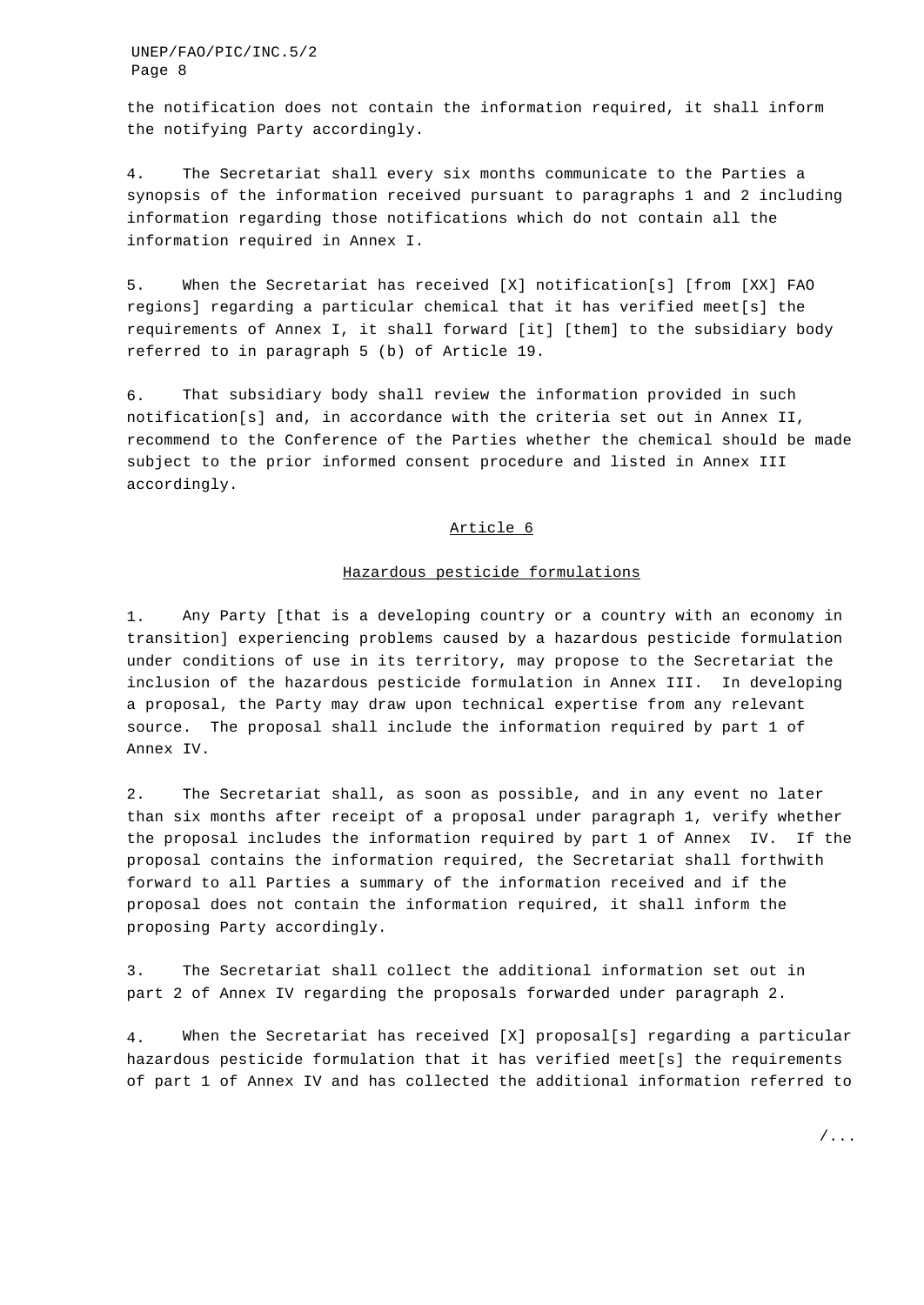in paragraph 3, it shall forward [it] [them] to the subsidiary body referred to in paragraph 5 (b) of Article 19.

5. That subsidiary body shall review the information provided in such proposal[s] and any additional information collected and, in accordance with the criteria set out in part 3 of Annex IV, recommend to the Conference of the Parties whether the hazardous pesticide formulation should be made subject to the prior informed consent procedure and listed in Annex III accordingly.

### Article 7

### Listing of chemicals in Annex III

1. For each chemical that the subsidiary body referred to in paragraph 5 (b) of Article 19 has decided to recommend for inclusion in Annex III, that subsidiary body shall prepare a draft decision guidance document.

2. The recommendation referred to in paragraph 1 together with its draft decision guidance document shall be forwarded to the Conference of the Parties. The Conference of the Parties shall decide whether the chemical should be made subject to the Prior Informed Consent procedure, to include the chemical in Annex III and to approve the draft decision guidance document.

3. A decision guidance document approved by the Conference of the Parties shall be circulated forthwith by the Secretariat to all Parties.

### Article 8

#### Chemicals in the voluntary procedure

For any chemical other than a chemical in Annex III that has been included in the voluntary Prior Informed Consent procedure before the date of the first meeting of the Conference of the Parties, the Conference of the Parties shall decide at its first meeting to include the chemical in Annex III, provided that the Conference of the Parties is satisfied that all the requirements for listing in that Annex have been fulfilled.

## Article 9

### Removal of chemicals from Annex III

1. If information that was not available at the time of the decision to include a chemical in Annex III indicates that its inclusion is no longer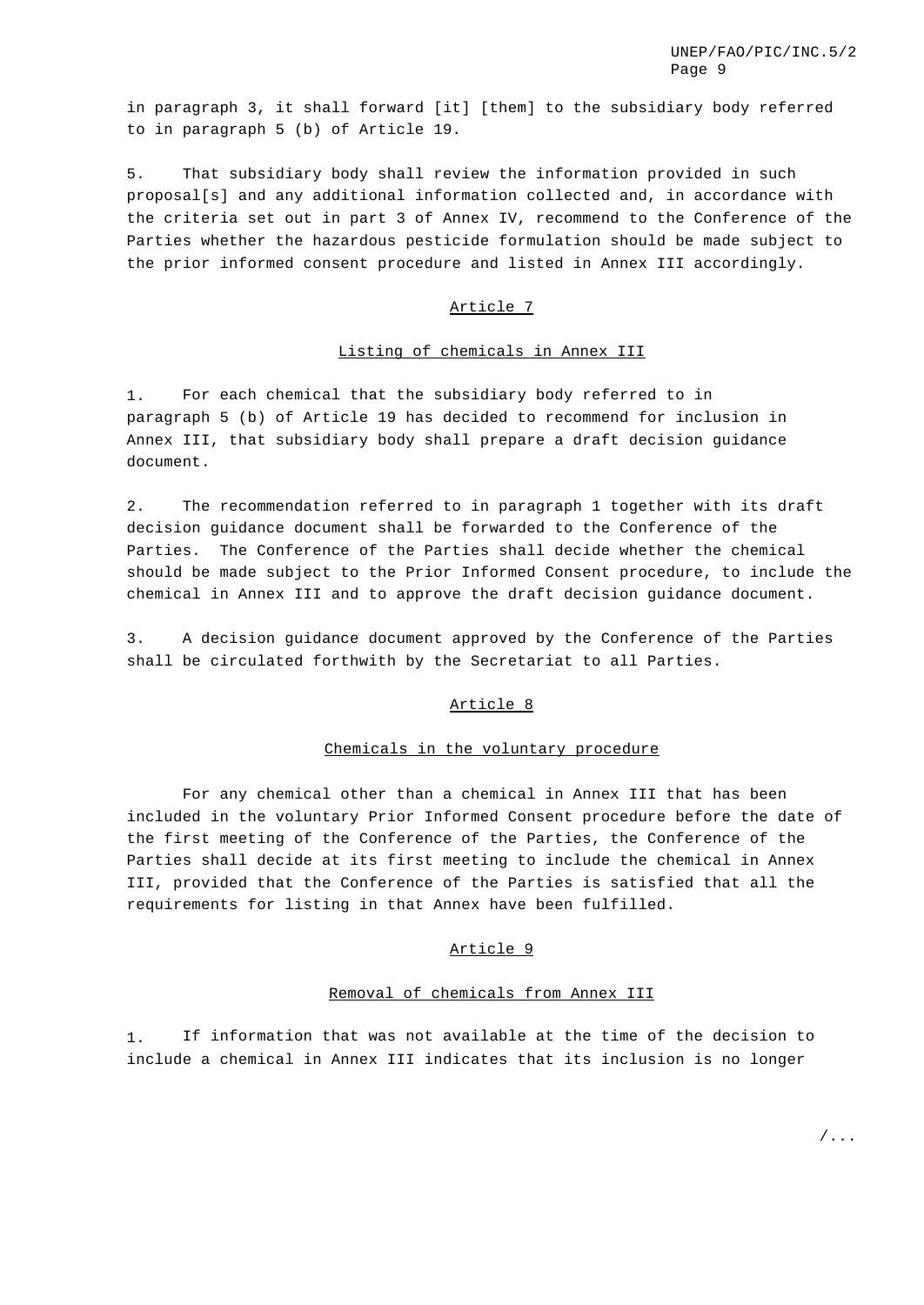justified in accordance with the relevant criteria in Annex II or IV, the subsidiary body referred to in paragraph 5 (b) of Article 19 may decide to recommend to the Conference of the Parties the removal of that chemical from Annex III.

2. Recommendations to remove a chemical from Annex III shall be communicated to the Parties by the Secretariat at least six months before the ordinary meeting of the Conference of the Parties.

3. The recommendation referred to in paragraph 1 shall be forwarded to the Conference of the Parties. The Conference of the Parties shall decide whether to remove the chemical from Annex III.

4. A decision by the Conference of the Parties to remove a chemical from Annex III shall be notified forthwith by the Secretariat to all Parties.

#### Article 10

### Obligations in relation to imports of chemicals listed in Annex III

1. Each Party shall implement legislative or administrative measures to ensure timely decisions with respect to the import of chemicals listed in Annex III.

2. Each Party shall transmit to the Secretariat, as soon as possible but not later than nine months after the date of dispatch of the decision guidance document referred to in paragraph 3 of Article 7, a response concerning its future importation of the chemical concerned.

3. The Secretariat shall, at the expiration of the time period in paragraph 2, forthwith address to the Party that has not provided such a response, a written request to do so. Should the Party be unable to provide a response, the Secretariat shall, where appropriate, assist it to provide a response within the time-period specified in paragraph 3 of Article 11.

4. A response shall consist of either:

(a) A final decision, pursuant to legislative or administrative measures:

(i) To consent to importation;

(ii) Not to consent to importation; or

(iii) To consent to importation only subject to specified conditions; or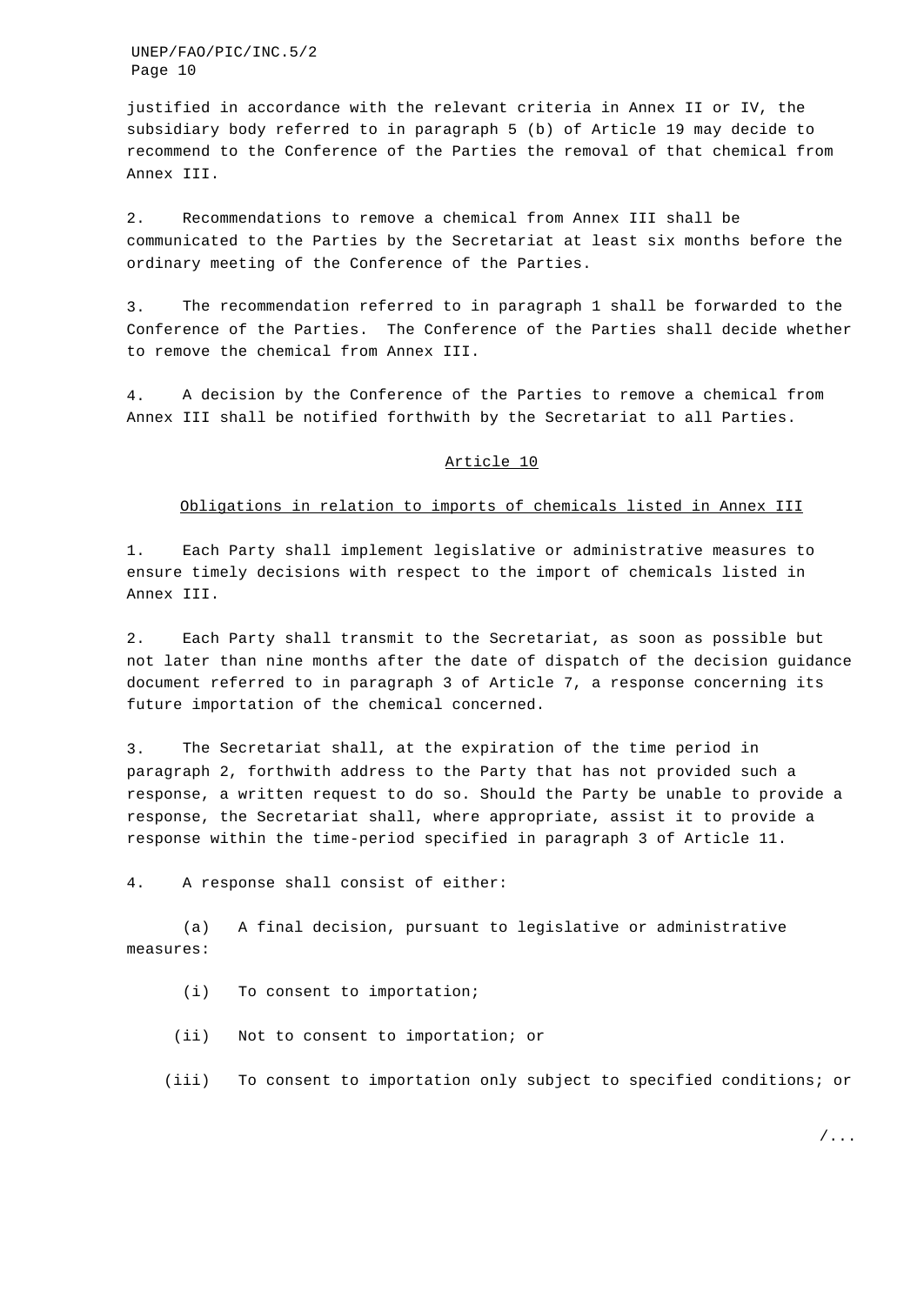- (b) An interim response, which may include:
- (i) An interim decision consenting to importation with or without specified conditions, or not consenting to importation during the interim period;
- (ii) A statement that a final decision is under active consideration;
- (iii) A request for further information to the Secretariat or to the Party that notified the final regulatory action;
- (iv) A request to the Secretariat for assistance in evaluating the chemical.

5. A response under (a) or (b) of paragraph 4 shall apply to the category or categories specified for the chemical in Annex III.

[6. Each Party [shall] [should] ensure that its decisions with respect to imports of a chemical take into account, in the context of its national conditions, the information contained in the decision guidance document.]

7. A final decision should be accompanied by information describing any legislative or administrative measures on which it is based.

8. Each Party shall make its responses pursuant to paragraph 2 available to the natural and legal persons concerned under its jurisdiction in accordance with its legislative or administrative measures.

9. Each Party shall, upon the date of entry into force of this Convention for it, provide the Secretariat with its responses pursuant to paragraph 2 with respect to each chemical listed in Annex III. Each Party that has provided such responses under the Amended London Guidelines for the Exchange of Information on Chemicals in International Trade of the United Nations Environment Programme or the International Code of Conduct on the Distribution and Use of Pesticides of the Food and Agriculture Organization of the United Nations need not resubmit those responses.

10. A Party that, pursuant to paragraphs 2 and 4, and paragraph 2 of Article 10, takes a decision not to consent to importation of a chemical or to consent to its importation only under specified conditions shall, if it has not already done so, simultaneously prohibit, or make subject to the same conditions:

(a) The importation of the chemical from any source; and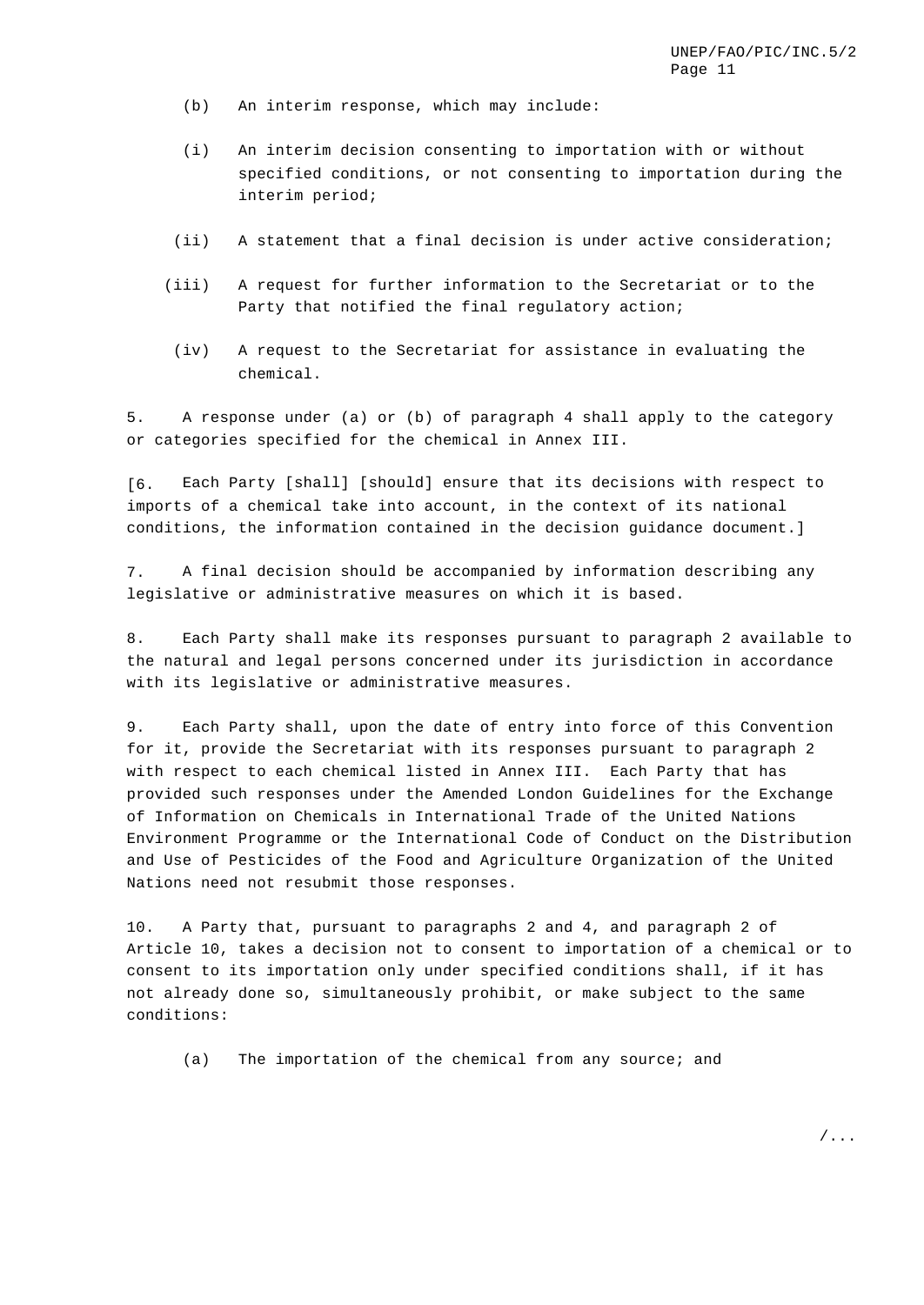(b) The domestic production of the chemical for domestic use.

11. The Secretariat shall every six months, inform all Parties of the responses received from importing Parties pursuant to paragraph 2, including information describing the legislative or administrative measures on which the decisions are based, if available.

#### Article 11

#### Obligations in relation to exports of chemicals listed in Annex III

1. Each exporting Party shall:

(a) Implement appropriate legislative or administrative measures to communicate the responses forwarded by the Secretariat under paragraph 11 of Article 10 to the natural and legal persons concerned under its jurisdiction;

(b) Take appropriate legislative or administrative measures to ensure that exporters under its jurisdiction comply with decisions in such responses no later than one hundred and twenty days after the date of dispatch by the Secretariat of the response pursuant to paragraph 11 of Article 10;

(c) Advise and assist importing Parties, upon request and as appropriate:

- (i) In obtaining further information to help importing Parties to take decisions pursuant to paragraphs 2 and 4 of Article 10 and paragraph 2 with respect to a chemical listed in Annex III; and
- (ii) In strengthening their capacities and capabilities to manage chemicals safely during their life-cycle.

2. Subject to paragraph 3 below, if, in exceptional circumstances, an importing Party fails to transmit a response or transmits an interim response that does not contain an interim decision, a Party shall not export the chemical concerned to that importing Party, unless:

(a) It is a chemical that, at the time of importation, is registered in the importing Party; or

(b) It is a chemical for which evidence exists that it has previously been used in, or imported into, the territory of the importing Party, and in relation to which no regulatory action to prohibit its use has been taken; or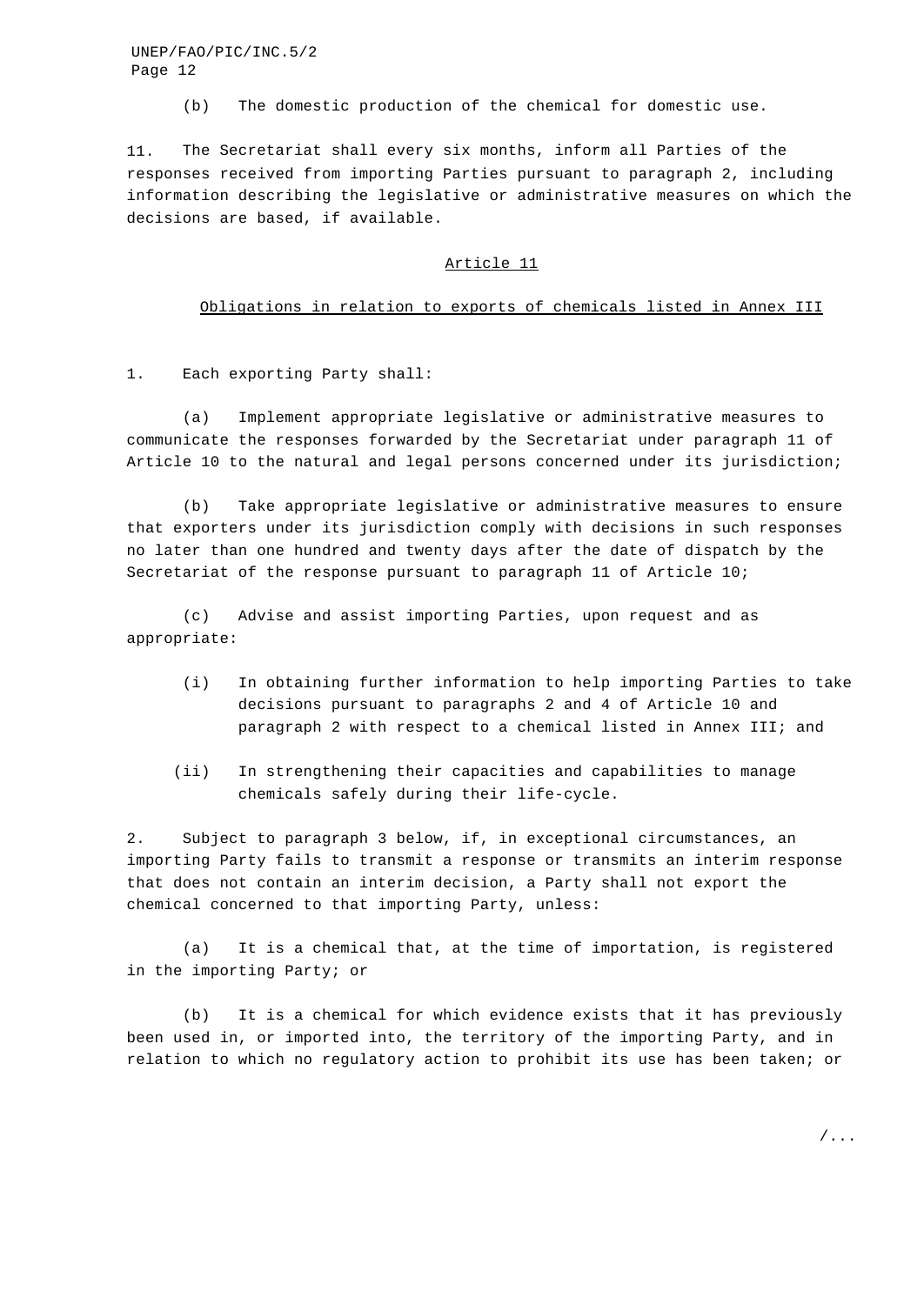(c) Explicit consent to the import into the importing Party's territory of that chemical is sought and received by the exporter from a competent national authority of the importing Party. The importing Party shall respond within sixty days to such a request.

3. Paragraph 2 shall apply from one hundred and twenty days after the date of dispatch, pursuant to paragraph 11 of Article 10, of the responses received from Parties immediately following the expiry of the time period laid down in paragraph 2 of Article 10, and shall cease to apply one year later.

## Article 12

# Export notification of chemicals banned or severely restricted within the territory of a Party

1. In addition to the requirements of paragraph 1 of Article 5, a Party, when exporting a chemical banned or severely restricted in its territory, shall give an export notification to the importing Party. The export notification shall include the information set out in Annex V.

2. The export notification shall be given when the [first export][first export of any calendar year][first two exports of any calendar year] occur[s]. The first export notification after the adoption of the final regulatory action in the notifying Party shall be given [on a timely basis when] [before] the first export occurs.

[3. The importing Party shall acknowledge receipt of each export notification to the exporting Party. If the exporting Party does not receive the acknowledgement within thirty days, it shall resubmit the export notification.]

4. An updated export notification shall be given after a major change concerning the ban or severe restriction of the chemical in the exporting Party has been adopted by a final regulatory action.

5. The obligation of a Party to give an export notification to an importing Party for a specific chemical shall end when the chemical has been included in Annex III, the importing Party has provided a response for such chemical to the Secretariat in accordance with paragraph 2 of Article 10 and the Secretariat has distributed the response to Parties according to paragraph 11 of Article 10.

[6. For any export of a chemical that takes place after an export notification has been given, the exporting Party [shall] [should] ensure that the exported chemical is accompanied by a reference to that export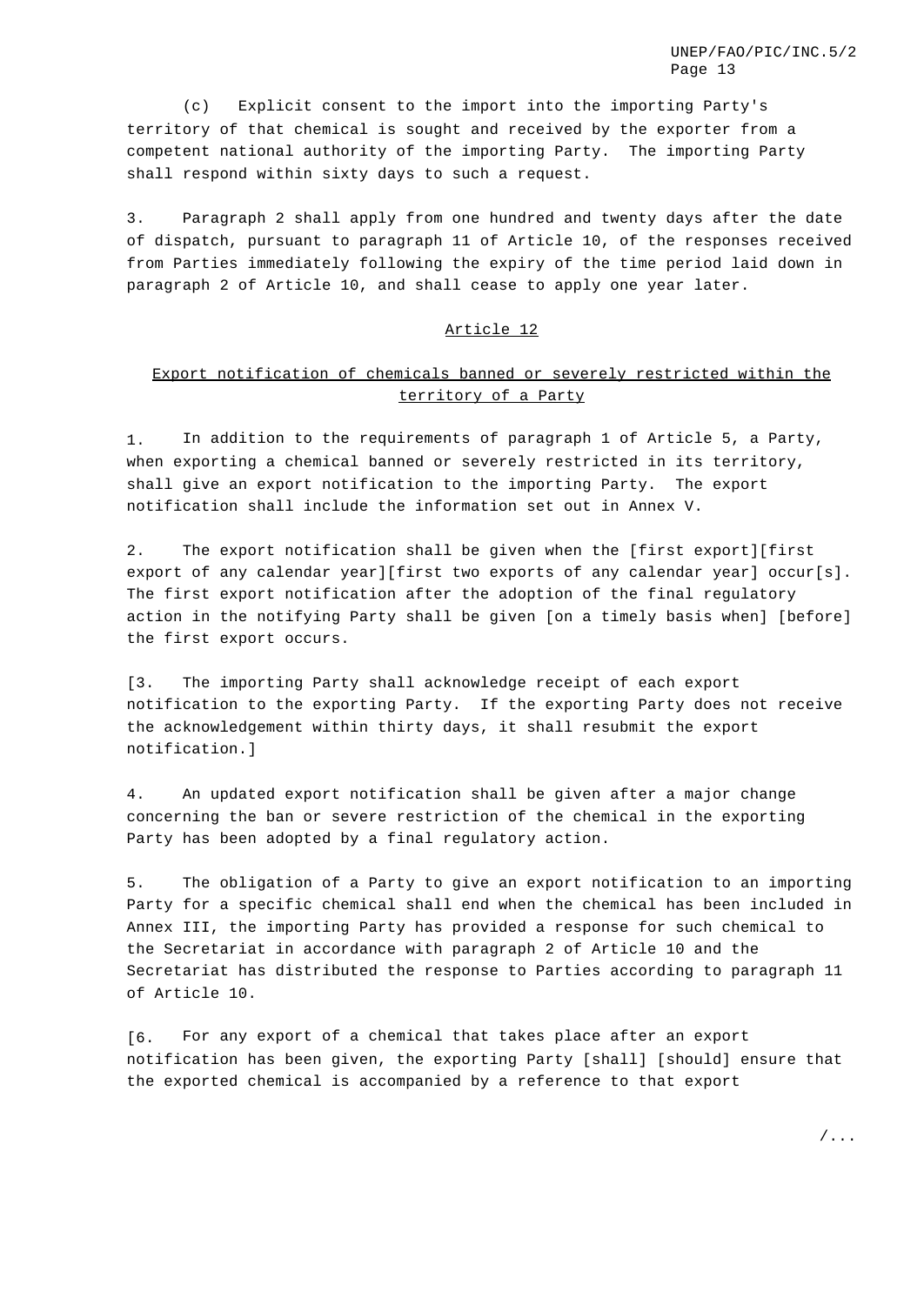notification. The obligation of a Party to comply with this paragraph shall end when the obligation to give export notification for a specific chemical ends, in accordance with paragraph 5.]

[7. In instances in which a regional economic integration organization that is a Party to this Convention gives export notifications instead of its member States, it shall give an export notification when any member State would have such obligation, were the member State not a member of the regional economic integration organization.]

## Article 13

#### Information to accompany exported chemicals

1. The Conference of the Parties shall encourage the World Customs Organization to assign specific Harmonized System customs codes to the individual chemicals or groups of chemicals listed in Annex III, as appropriate. [Each Party shall require that, whenever a code has been assigned by the World Customs Organization to a chemical listed in Annex III, the shipping document [and/or label] for that chemical bears this code when exported.]

[2. Without prejudice to any requirements of the importing Party, each Party [should] [shall] require that chemicals [listed in Annex III] [listed in Annex III and those banned or severely restricted in their territory] [considered hazardous in accordance with its legislation] that are exported from its territory are subject to no less stringent classification, packaging and labelling requirements than they would be subject to if they were destined for use within its own territory.]

3. With respect to the chemicals in paragraph 2, each exporting Party [should] [shall] require that a safety data sheet that follows an internationally accepted format, setting out the most up-to-date information available, is sent to the importer [with each shipment].

4. The information on the label and on the safety data sheet should, as far as practicable, be given in one or more of the official languages of the importing Party.

#### Article 14

## Information exchange

1. The Parties shall, as appropriate and in accordance with the objectives of this Convention, facilitate: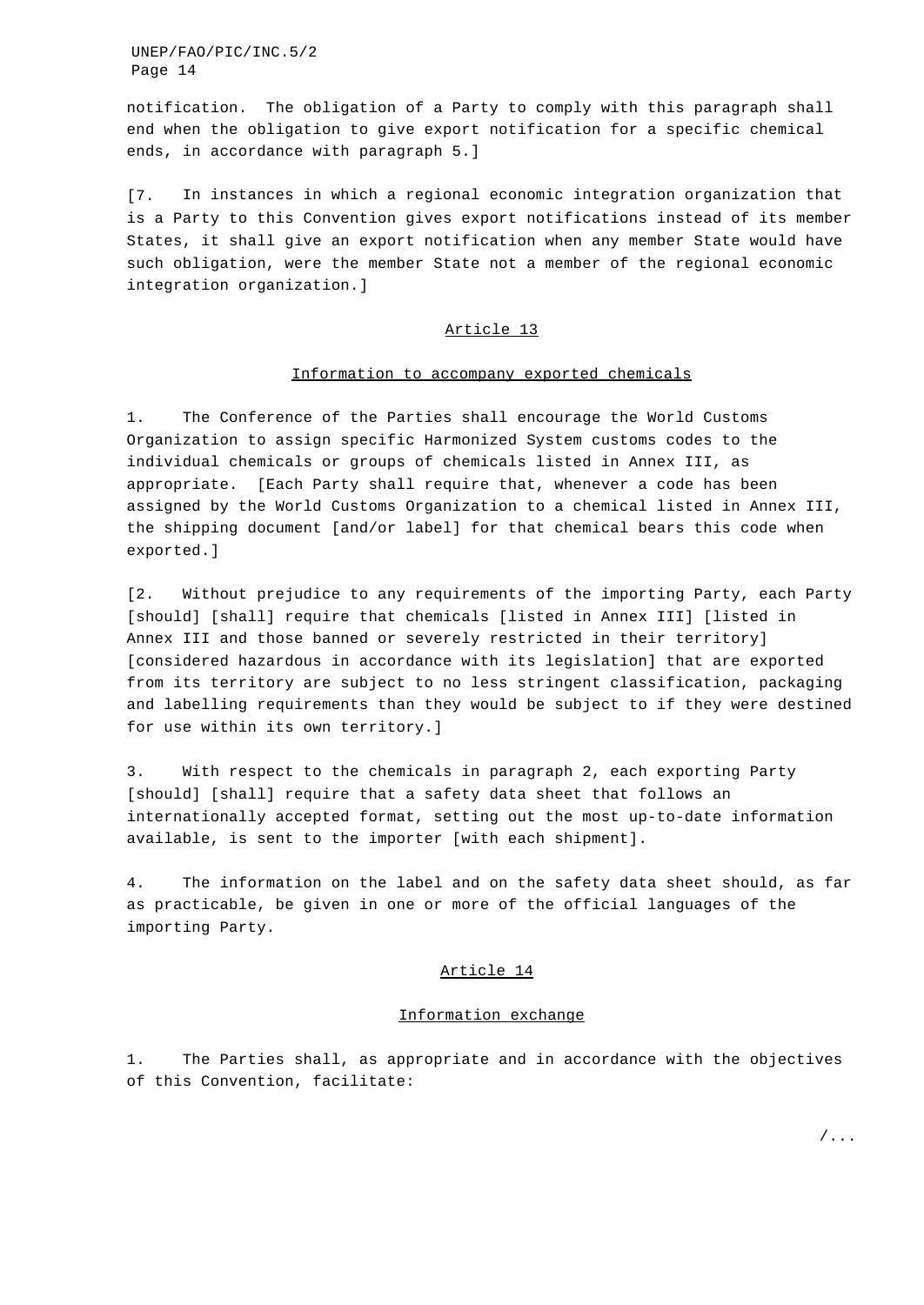(a) The exchange of scientific, technical, economic and legal information concerning the chemicals within the scope of this Convention, including toxicological, ecotoxicological and safety information;

(b) The provision of publicly available information on domestic regulatory actions relevant to the objectives of this Convention.

2. Each Party receiving information pursuant to this Convention shall take into account the need to protect any [existing proprietary rights, and] confidential information received[, and shall establish appropriate internal procedures for this purpose].

3. The following information shall not be regarded as confidential for the purpose of this Convention:

(a) The information contained in Annexes I and IV, submitted pursuant to Articles 5 and 6, respectively;

(b) The information contained in safety data sheets referred to in paragraph 3 of Article 13,;

(c) The production and expiration dates of the chemical;

(d) Information on precautionary measures, including hazard classification, the nature of the risk and the relevant safety advice;

(e) The summary results of the toxicological and ecotoxicological tests.

#### Article 15

#### Implementation of the Convention

1. Each Party shall take such measures as may be necessary to establish and strengthen its national infrastructures and institutions for the effective implementation of this Convention. These measures may include, as required, the adoption or amendment of national legislation or administrative actions and may also include:

(a) The establishment of national registers and databases, including safety information for chemicals;

(b) The encouragement of initiatives by industry; and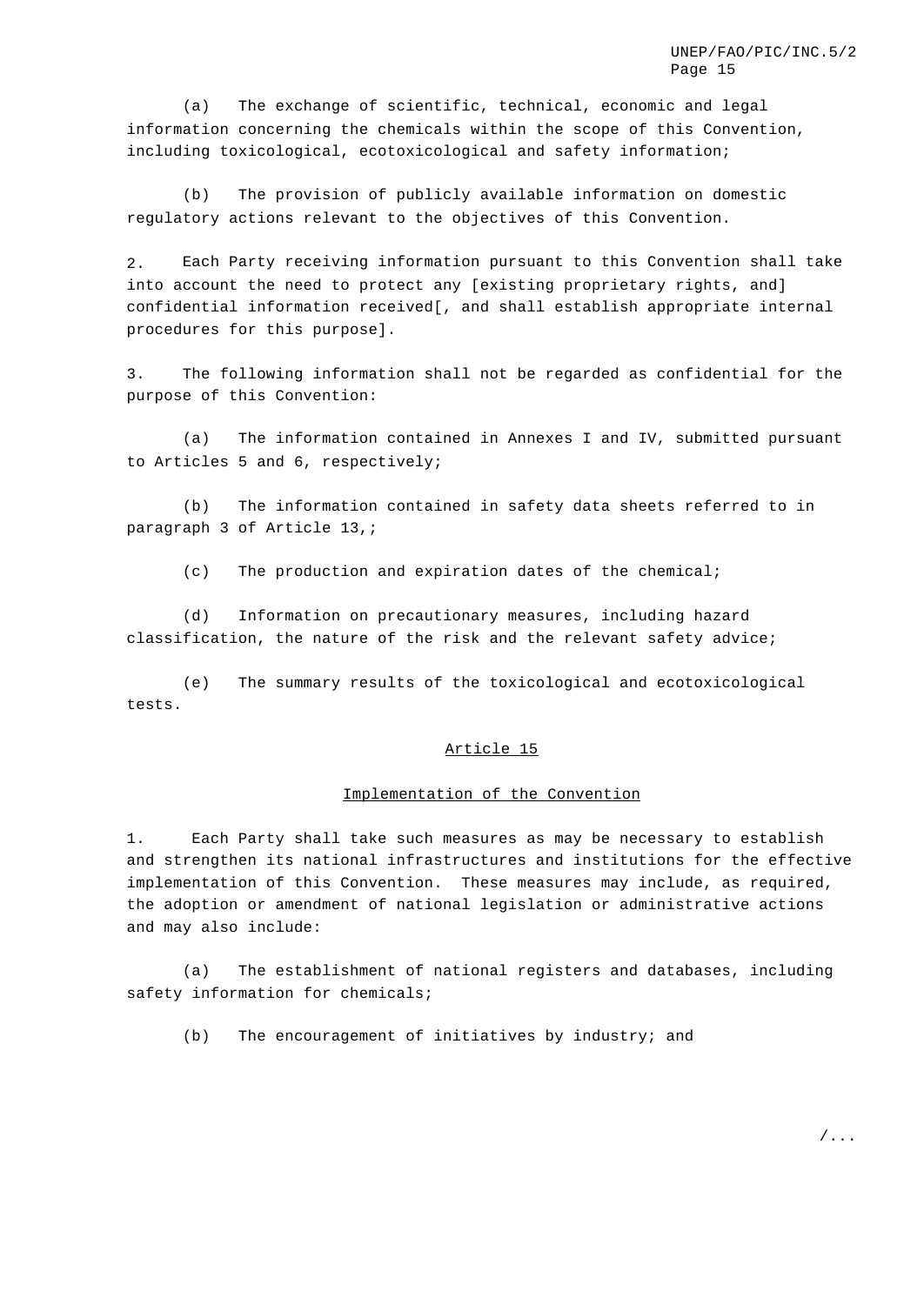(c) The promotion of voluntary agreements, taking into consideration the provisions of Article 16.

2. Each Party shall ensure, to the extent practicable, that the public has appropriate access to information on chemical handling and accident management and on alternatives that are safer for human health or the environment than the chemicals listed in Annex III.

3. The Parties agree to cooperate, directly or, where appropriate, through competent international organizations, in the implementation of this Convention at the subregional, regional and global levels.

[4. The Parties shall ensure that measures taken to regulate the chemicals under this Convention do not create unnecessary obstacles to and do not constitute a means of arbitrary or unjustifiable discrimination or disguised restrictions on international trade.]

[5. The provisions of this Convention shall not apply to the movements of the chemicals within the scope of this Convention between the member States of a regional economic integration organization which is itself a Party to the Convention and has specific legislation on those chemicals, provided that this legislation is compatible with the environmentally sound management of chemicals as required by this Convention.]

6. Nothing in this Convention shall be interpreted as restricting the right of the Parties to take action more stringently protective of human health and the environment than that called for in this Convention, provided that this action is consistent with the provisions of this Convention and is in accordance with international law.

## Article 16

#### Technical assistance

The Parties shall, taking into account in particular the needs of developing countries and countries with economies in transition, cooperate in promoting technical assistance for the development of the infrastructure and the capacity necessary to manage chemicals to enable implementation of this Convention. Parties with more advanced programmes for regulating chemicals should provide technical assistance, including training to other Parties in developing their infrastructure and capacity to manage chemicals throughout their life-cycle.

### Article 17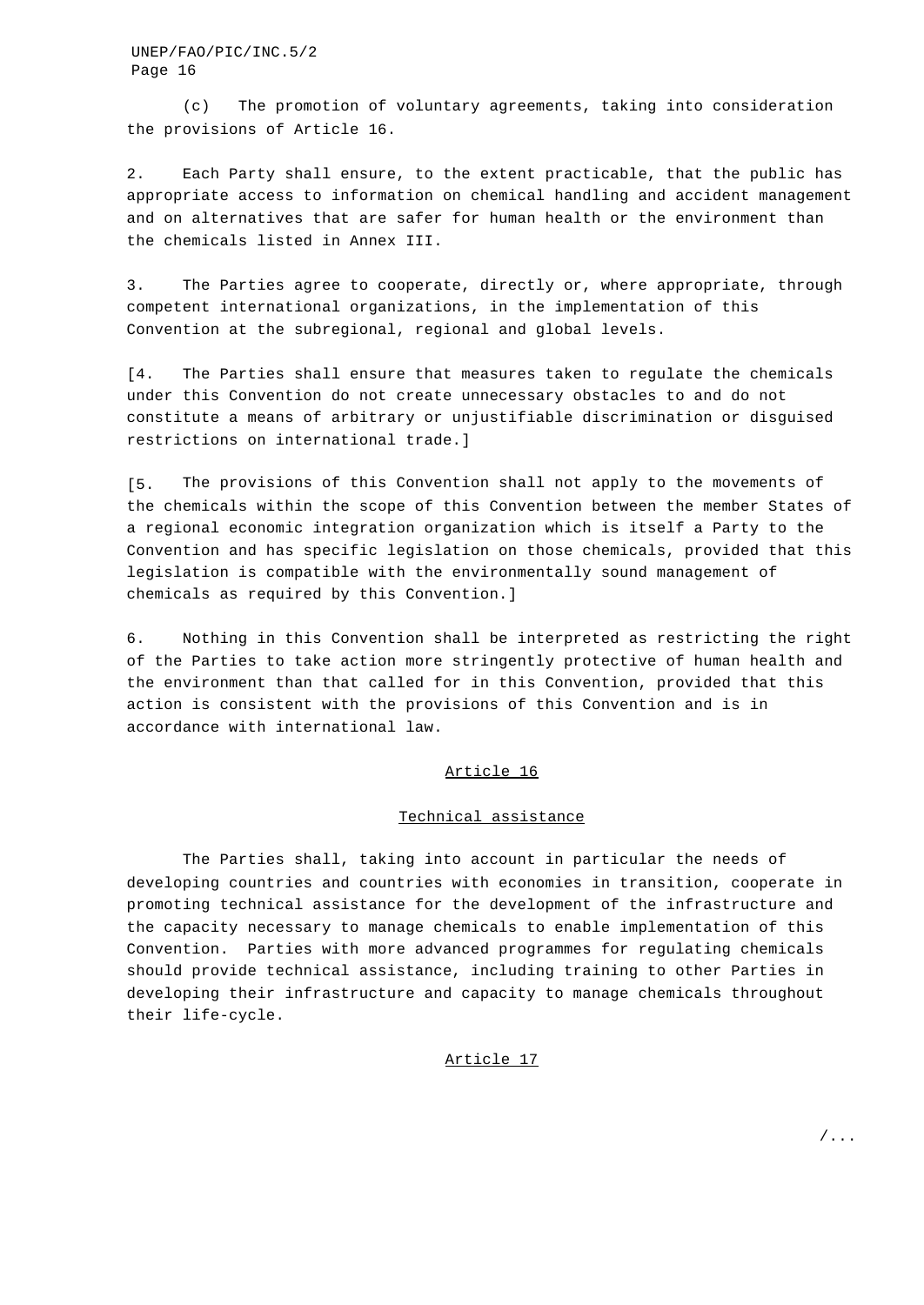### **Compliance**

The Conference of the Parties shall, as soon as practicable, consider the need to develop and approve procedures and institutional mechanisms for determining non-compliance with the provisions of this Convention and for treatment of Parties found to be in non-compliance.

## [Article 18

#### Relationship with other agreements

The provisions of this Convention shall not affect the rights and obligations of any Party deriving from any [existing] international agreement[, except where the exercise of those rights or the performance of those obligations would cause serious damage or threat to human health or the environment].]

### Article 19

### Conference of the Parties

1. A Conference of the Parties is hereby established.

2. The first meeting of the Conference of the Parties shall be convened by the Executive Director of the United Nations Environment Programme and the Director-General of the Food and Agriculture Organization of the United Nations, acting jointly, not later than one year after the entry into force of this Convention. Thereafter, ordinary meetings of the Conference of the Parties shall be held at regular intervals to be determined by the Conference of the Parties.

3. Extraordinary meetings of the Conference of the Parties shall be held at such other times as may be deemed necessary by the Conference, or at the written request of any Party, provided that it is supported by at least [one third] of the Parties.

4. The Conference of the Parties shall [by consensus] [by a two-thirds majority] [by a three-fourths majority] agree upon and adopt [at its first meeting] rules of procedure and financial rules for itself and any subsidiary bodies it may establish, as well as financial provisions governing the functioning of the Secretariat.

5. The Conference of the Parties, as the supreme body of this Convention, shall keep under continuous review and evaluation the effective implementation of this Convention, and, in addition, shall: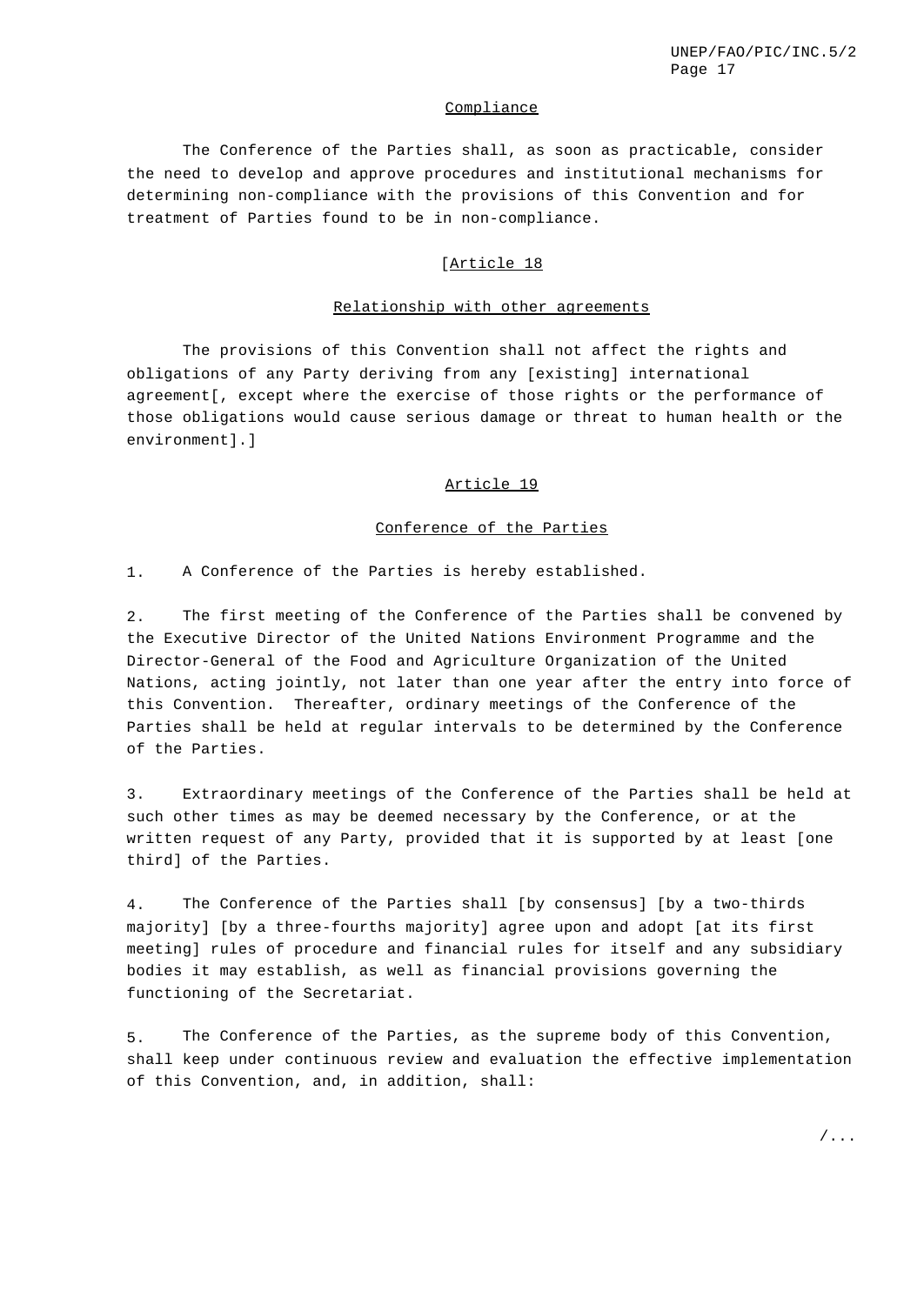(a) Execute the functions assigned to it in this Convention;

(b) Establish, at its first meeting, a subsidiary body for the purposes of implementation of Articles 5, 6, 7 and 9. The membership and terms of reference of this subsidiary body shall be decided by the Conference of the Parties. This subsidiary body shall make every effort to make the recommendations referred to in paragraph 6 of Article 5, paragraph 5 of Article 6, paragraph 1 of Article 7 and paragraph 1 of Article 9 by consensus. If all efforts at consensus have been exhausted, and no consensus reached, such recommendation shall as a last resort be adopted by a [two-thirds] [three-fourths] majority vote of the members present and voting;

(c) Establish such other subsidiary bodies as it may consider necessary for the implementation of this Convention;

(d) Cooperate, where appropriate, with competent international organizations and intergovernmental and non-governmental bodies; and

(e) Consider and undertake any additional action that may be required for the achievement of the objectives of this Convention.

6. The United Nations, its specialized agencies and the International Atomic Energy Agency, as well as any State not party to this Convention, may be represented at meetings of the Conference of the Parties as observers. Any body or agency, whether national or international, governmental or non-governmental, qualified in matters covered by the Convention, and which has informed the Secretariat of its wish to be represented at a meeting of the Conference of the Parties as an observer may be admitted unless [at least one third of the Parties present object] [a Party objects]. The admission and participation of observers shall be subject to the rules of procedure adopted by the Conference of the Parties.

## Article 20

#### **Secretariat**

1. A Secretariat is hereby established.

2. The functions of the Secretariat shall be:

(a) To make arrangements for meetings of the Conference of the Parties and its subsidiary bodies and to provide them with services as required;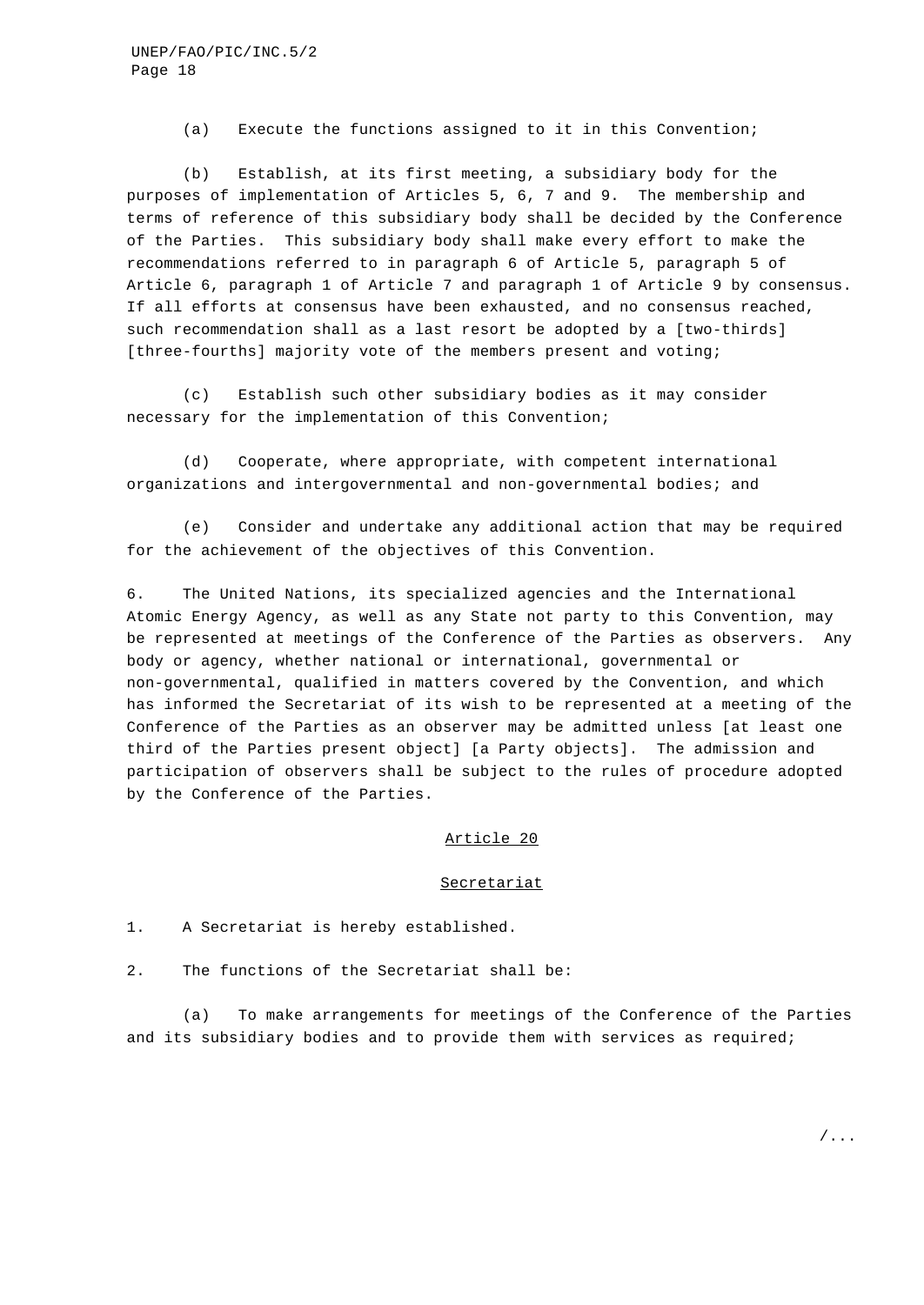(b) To facilitate assistance to the Parties, particularly developing Parties and Parties with economies in transition, on request, in the implementation of this Convention;

(c) To ensure the necessary coordination with the secretariats of other relevant international bodies;

(d) To enter, under the overall guidance of the Conference of the Parties, into such administrative and contractual arrangements as may be required for the effective discharge of its functions; and

(e) To perform the other secretariat functions specified in this Convention and such other functions as may be determined by the Conference of the Parties.

3. The secretariat functions for this Convention shall be performed jointly by the Executive Director of the United Nations Environment Programme and the Director-General of the Food and Agriculture Organization of the United Nations, subject to such arrangements as shall be agreed between them and approved by the Conference of the Parties.

4. The Conference of the Parties may decide, by a three-fourths majority of the Parties present and voting, to entrust the secretariat functions to one or more other competent international organizations, should it find that the secretariat mechanism cannot function as intended.

#### Article 21

#### Settlement of disputes

1. Parties shall settle any dispute between them concerning the interpretation or application of the Convention through negotiation or other peaceful means of their own choice.

2. When ratifying, accepting, approving or acceding to this Convention, or at any time thereafter, a Party that is not a regional economic integration organization may declare in a written instrument submitted to the Depositary that, with respect to any dispute concerning the interpretation or application of the Convention, it recognizes one or both of the following means of dispute settlement as compulsory in relation to any Party accepting the same obligation:

(a) Arbitration in accordance with procedures adopted by the Conference of the Parties in an annex as soon as practicable; and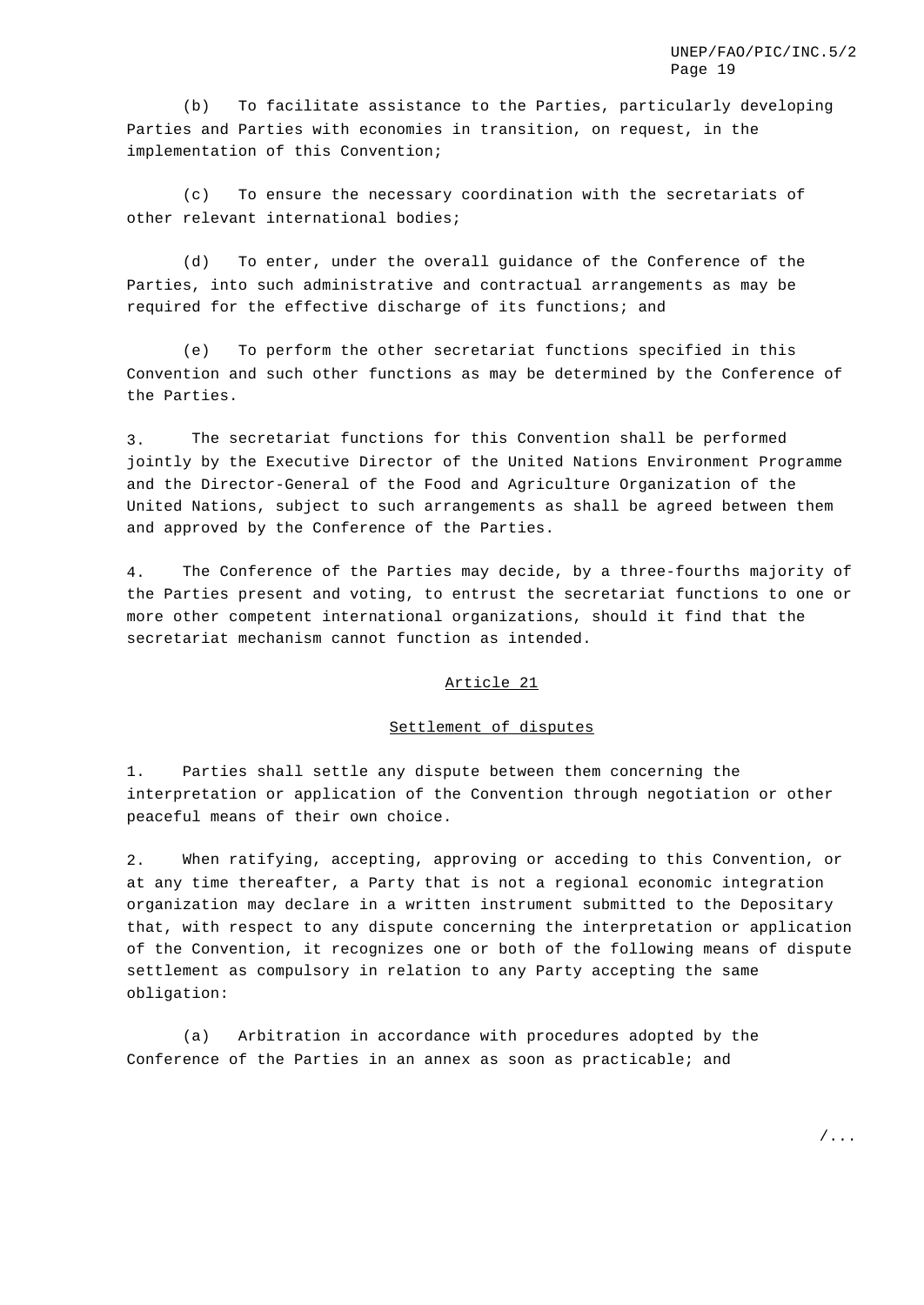(b) Submission of the dispute to the International Court of Justice.

3. A Party that is a regional economic integration organization may make a declaration with like effect in relation to arbitration in accordance with the procedure referred to in paragraph 2 (a).

4. A declaration made pursuant to paragraph 2 shall remain in force until it expires in accordance with its terms or until three months after written notice of its revocation has been deposited with the Depositary.

5. The expiry of a declaration, a notice of revocation or a new declaration shall not in any way affect proceedings pending before an arbitral tribunal or the International Court of Justice unless the parties to the dispute otherwise agree.

6. If the parties to a dispute have not accepted the same or any procedure pursuant to paragraph 2, and if they have not been able to settle their dispute within twelve months following notification by one Party to another that a dispute exists between them, the dispute shall be submitted to conciliation at the request of any Party to the dispute in accordance with procedures adopted by the Conference of the Parties in an annex as soon as practicable.

### [Canadian proposal for settlement of disputes

1. The Parties shall at all times endeavour to agree on the interpretation and application of this Convention, and shall make every effort through cooperation and consultation to arrive at a mutually satisfactory resolution of any matter that may affect its operation.

2. The Parties may submit to the conciliation commission, pursuant to Annex A any dispute concerning the interpretation or application of this Convention, provide that Parties to the conciliation proceedings agree.

3. If the conciliation commission has convened pursuant to Annex A and the dispute has not been resolved within ninety days thereafter, any Party may, in accordance with the procedures adopted by the Conference of the Parties request that the dispute be referred to either:

(a) Binding arbitration pursuant to Annex B; or

(b) The International Court of Justice.

4. This Article shall apply with respect to any protocol under this Convention except as otherwise provided in that protocol].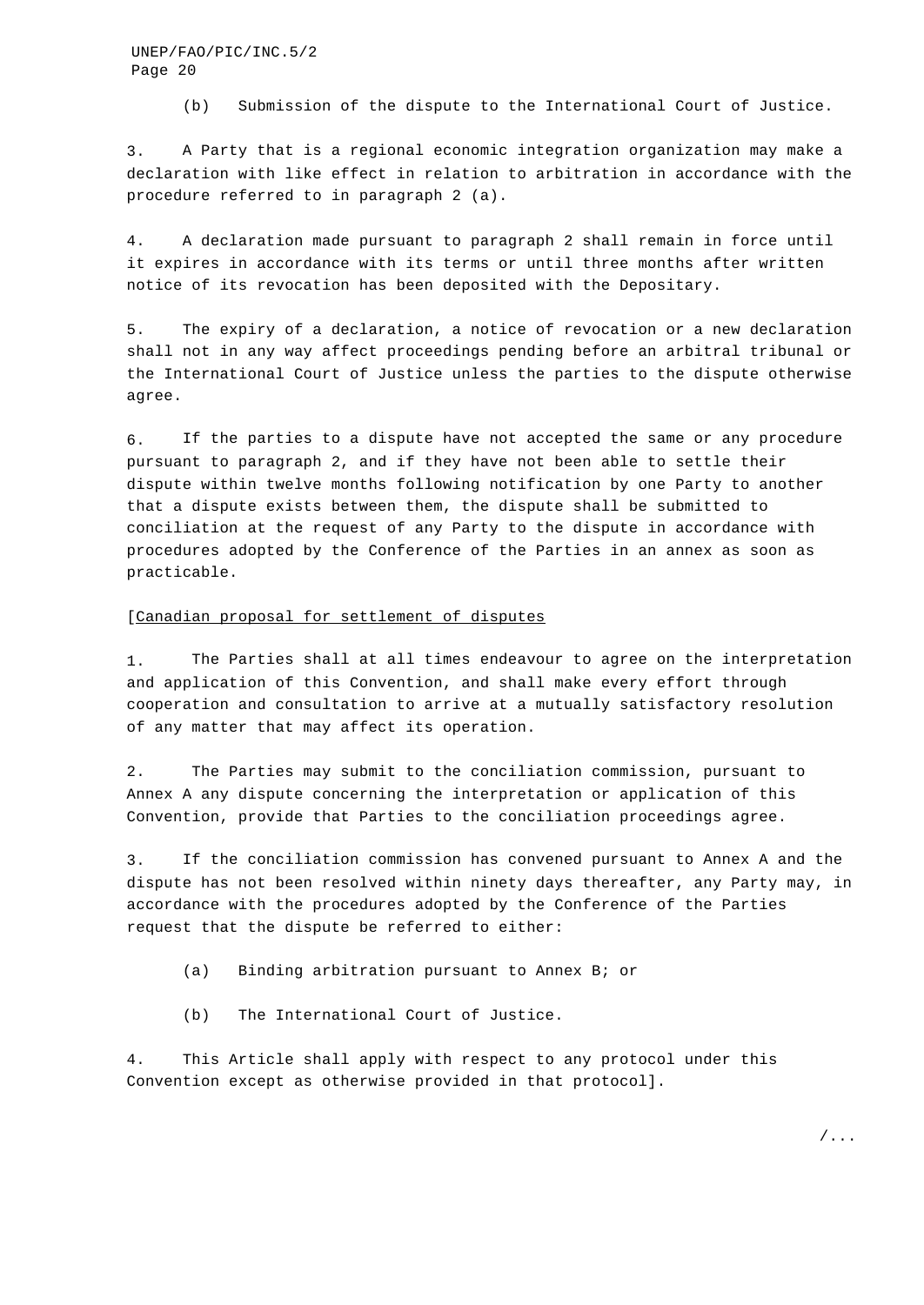### Article 22

#### Amendments to the Convention

1. Amendments to this Convention may be proposed by any Party.

2. Amendments to this Convention shall be adopted at a meeting of the Conference of the Parties. The text of any proposed amendments to this Convention shall be communicated to the Parties by the Secretariat at least six months before the meeting at which it is proposed for adoption. The Secretariat shall also communicate proposed amendments to the signatories to this Convention and, for information, to the Depositary.

3. The Parties shall make every effort to reach agreement on any proposed amendment to this Convention by consensus. If all efforts at consensus have been exhausted, and no agreement reached, the amendment shall as a last resort be adopted by a three-fourths majority vote of the Parties present and voting at the meeting. The amendment shall be submitted by the Depositary to all Parties for ratification, acceptance or approval.

4. Ratification, acceptance or approval of amendments shall be notified to the Depositary in writing. Amendments adopted in accordance with paragraph 3 shall enter into force for the Parties having accepted them on the ninetieth day after the date of deposit of instruments of ratification, acceptance or approval by at least three-fourths of the Parties. Thereafter, the amendments shall enter into force for any other Party on the ninetieth day after the date on which that Party deposits its instrument of ratification, acceptance or approval of the amendments.

5. For the purposes of this Article, "Parties present and voting" means Parties present and casting an affirmative or negative vote.

#### Article 23

#### Adoption and amendment of annexes

1. Annexes to this Convention shall form an integral part thereof and, unless expressly provided otherwise, a reference to this Convention constitutes at the same time a reference to any annexes thereto.

2. Annexes, other than Annex III, shall be restricted to procedural, scientific, technical or administrative matters.

3. The following procedure shall apply to the proposal, adoption and entry into force of additional annexes to this Convention: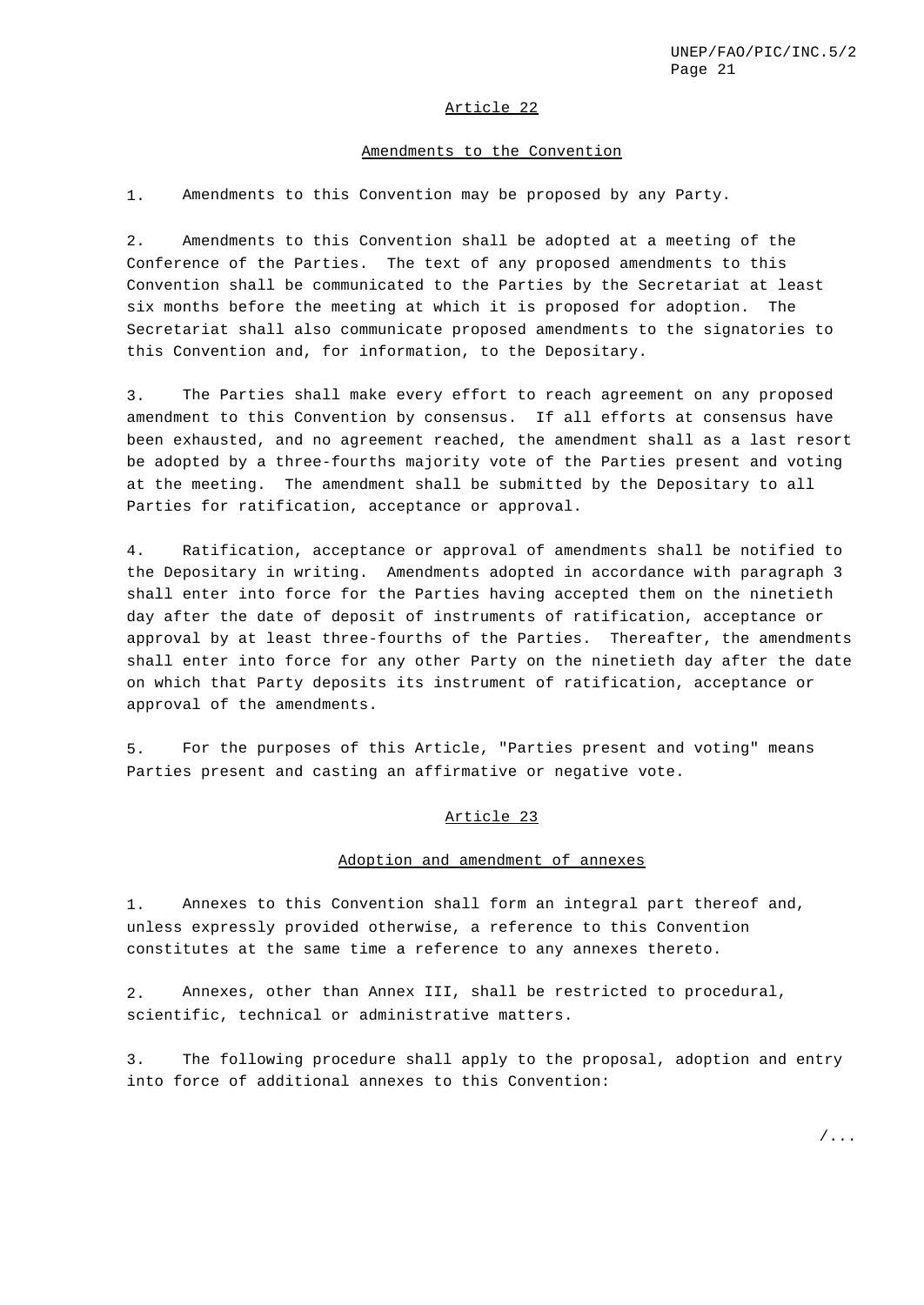(a) Additional annexes shall be proposed and adopted according to the procedure laid down in paragraphs 1, 2 and 3 of Article 22;

[(b) Any Party that is unable to accept an additional annex shall so notify the Depositary, in writing, within one year from the date of communication of the adoption of the additional annex by the Depositary. The Depositary shall without delay notify all Parties of any such notification received. A Party may at any time withdraw a previous notification of non-acceptance in respect of any additional annex and the annexes shall thereupon enter into force for that Party subject to subparagraph (c) below:] and

(c) On the expiry of one year from the date of the communication by the Depositary of the adoption of an additional annex, the annex shall enter into force for all Parties that have not submitted a notification in accordance with the provisions of subparagraph (b) above;

4. Except in the case of Annex III, the proposal, adoption and entry into force of amendments to annexes to this Convention shall be subject to the same procedure as for the proposal, adoption and entry into force of additional annexes to the Convention.

5. The following procedure shall apply to the proposal, adoption and entry into force of amendments to Annex III:

(a) Amendments to Annex III shall be proposed and adopted according to the procedure laid down in Articles 5, 6, 7 and 9;

(b) The Conference of the Parties shall [make every effort to] take its decisions on adoption by consensus. [If all efforts at consensus have been exhausted, and no consensus reached, such decisions shall as a last resort be adopted by a three-fourths majority vote of the Parties present and voting.]

(c) The decision to amend Annex III in order to include a chemical in, or remove a chemical from, that Annex, shall forthwith be communicated to the Parties by the Depositary. The amendments shall enter into force for all Parties on the expiry of six months from the date of communication of the amendment by the Depositary, unless another date for entry into force is specified in such decision.

6. If an additional annex or an amendment to an annex is related to an amendment to this Convention, the additional annex or amendment shall not enter into force until such time as the amendment to the Convention enters into force.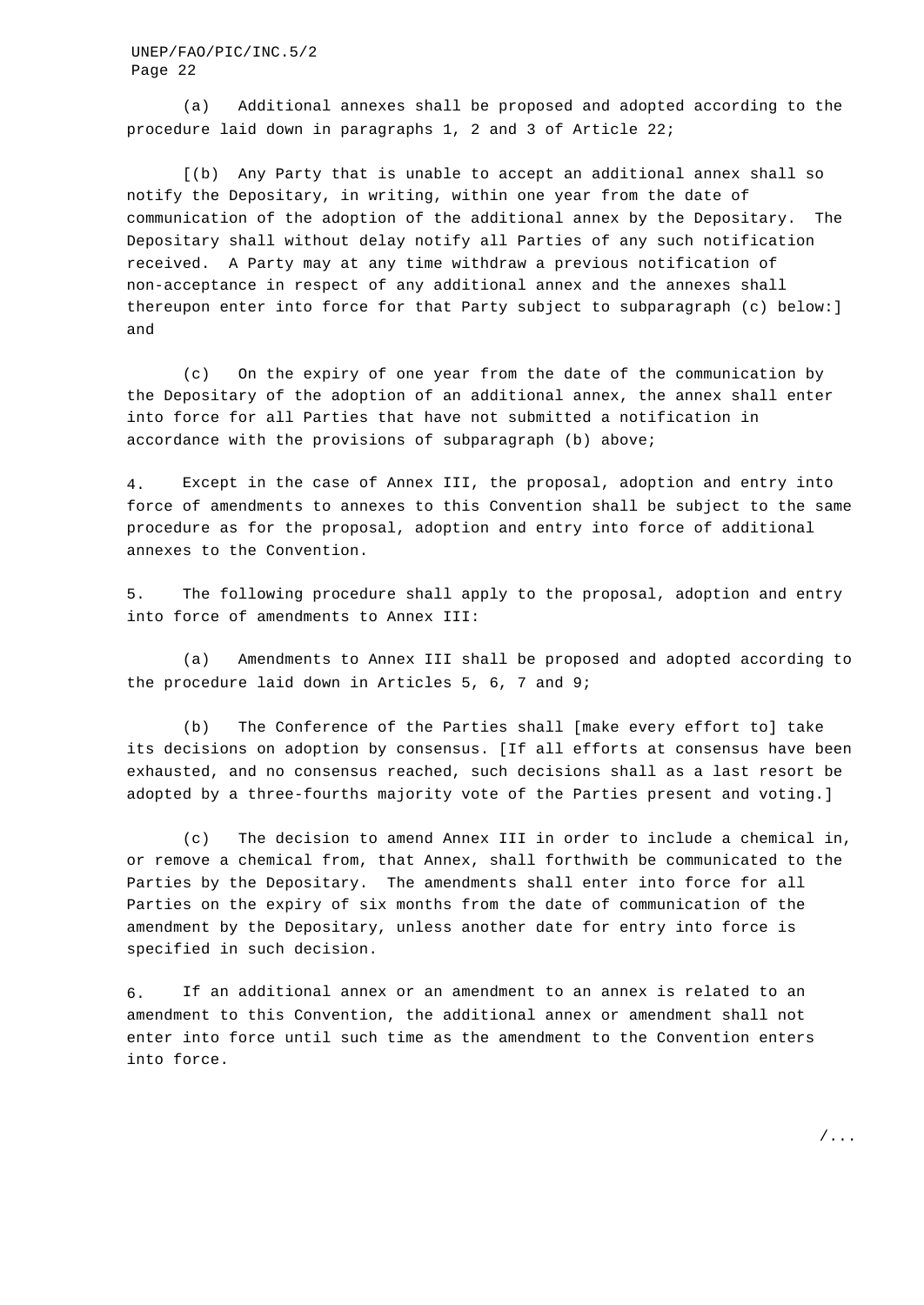## Article 24

#### Right to vote

1. Subject to paragraph 2 below, each Party to this Convention shall have one vote.

2. A regional economic integration organization, on matters within its competence, shall exercise its right to vote with a number of votes equal to the number of its member States that are Parties to this Convention. Such an organization shall not exercise its right to vote if any of its member States exercise their right to vote, and vice versa.

## Article 25

### Signature

This Convention shall be open for signature at \_\_\_\_\_ by all States and regional economic integration organizations from \_\_\_ to \_\_\_, and at the United Nations Headquarters in New York from \_\_\_ to \_\_\_.

### Article 26

### Ratification, acceptance, approval or accession

1. This Convention shall be subject to ratification, acceptance or approval by States and by regional economic integration organizations. It shall be open for accession by States and by regional economic integration organizations from the date on which the Convention is closed for signature. Instruments of ratification, acceptance, approval or accession shall be deposited with the Depositary.

2. Any regional economic integration organization that becomes a Party to this Convention without any of its member States being a Party shall be bound by all the obligations under the Convention. In the case of such organizations, one or more of whose member States is a Party to this Convention, the organization and its member States shall decide on their respective responsibilities for the performance of their obligations under the Convention. In such cases, the organization and the member States shall not be entitled to exercise rights under the Convention concurrently.

[3. In its instrument of ratification, acceptance, approval or accession, a regional economic integration organization shall declare the extent of its competence in respect of the matters governed by this Convention. Any such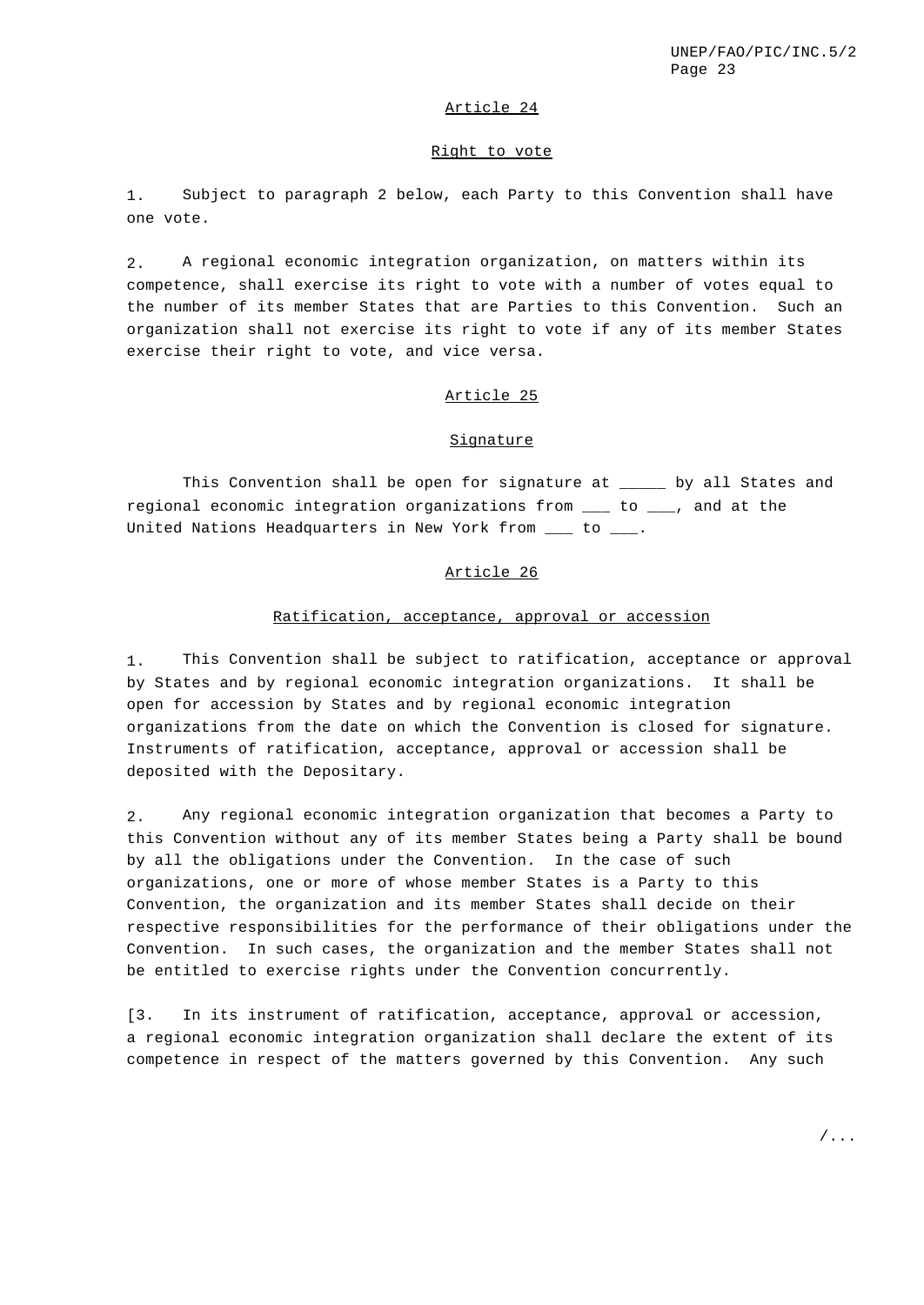organization shall also inform the Depositary, who shall in turn inform the Parties, of any relevant modification in the extent of its competence.]

### Article 27

### Entry into force

1. This Convention shall enter into force on the ninetieth day after the date of deposit of the fiftieth instrument of ratification, acceptance, approval or accession.

2. For each State or regional economic integration organization that ratifies, accepts or approves the Convention or accedes thereto after the deposit of the fiftieth instrument of ratification, acceptance, approval or accession, the Convention shall enter into force on the ninetieth day after the date of deposit by such State or regional economic integration organization of its instrument of ratification, acceptance, approval or accession.

3. For the purpose of paragraphs 1 and 2, any instrument deposited by a regional economic integration organization shall not be counted as additional to those deposited by member States of such an organization.

### Article 28

#### **Reservations**

No reservations may be made to this Convention.

## Article 29

#### Withdrawal

1. At any time after three years from the date on which this Convention has entered into force for a Party, that Party may withdraw from the Convention by giving written notification to the Depositary.

2. Any such withdrawal shall take effect upon expiry of one year from the date of receipt by the Depositary of the notification of withdrawal, or on such date as may be specified in the notification of withdrawal.

#### Article 30

#### **Depositary**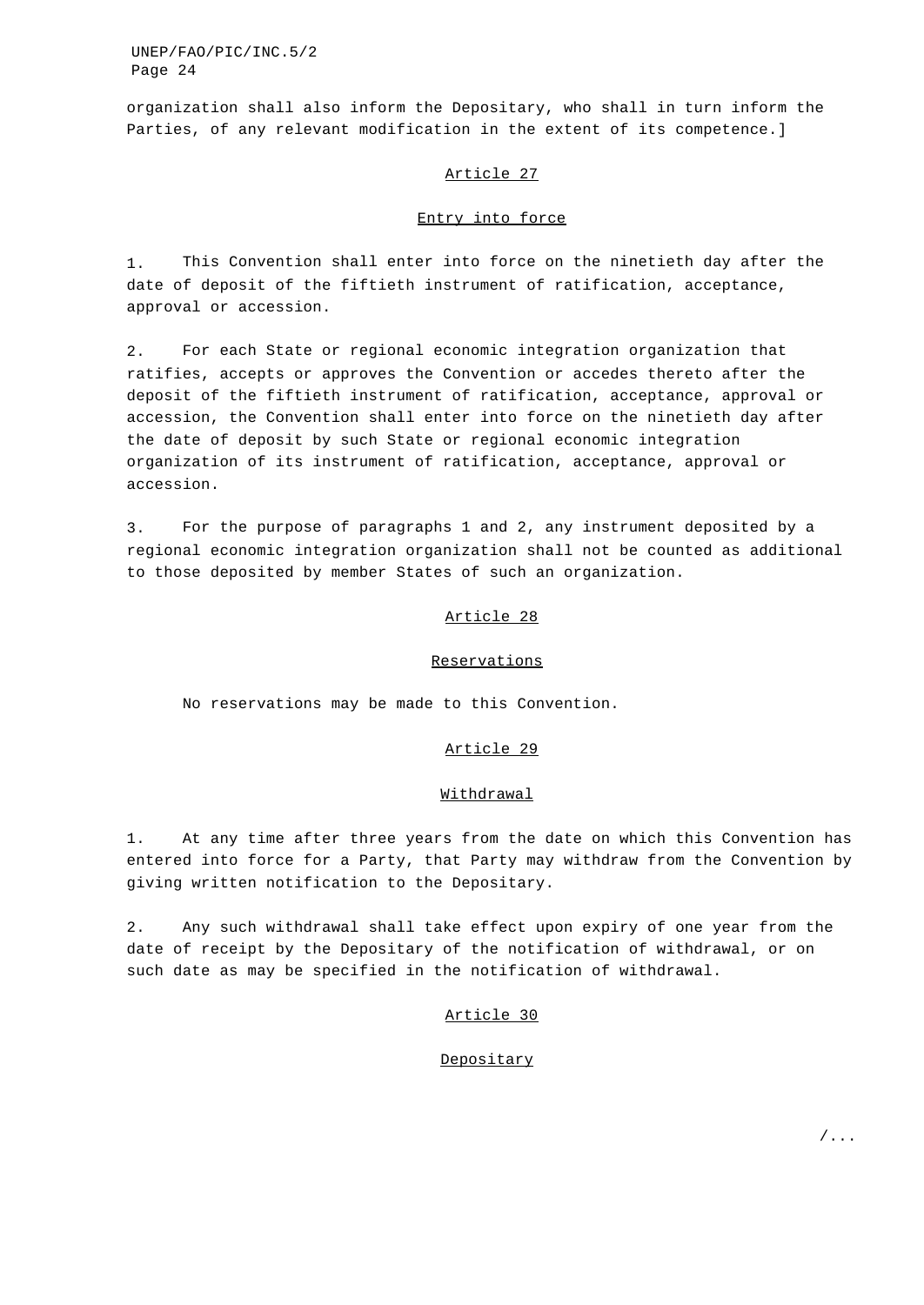The Secretary-General of the United Nations shall be the Depositary of this Convention.

## Article 31

## Authentic texts

The original of this Convention, of which the Arabic, Chinese, English, French, Russian and Spanish texts are equally authentic, shall be deposited with the Secretary-General of the United Nations.

IN WITNESS WHEREOF the undersigned, being duly authorized to that effect, have signed this Convention.

Done at \_\_\_\_\_\_\_\_\_\_\_\_\_\_\_\_\_\_\_ on this \_\_ day of \_\_, one thousand nine hundred and ninety-eight.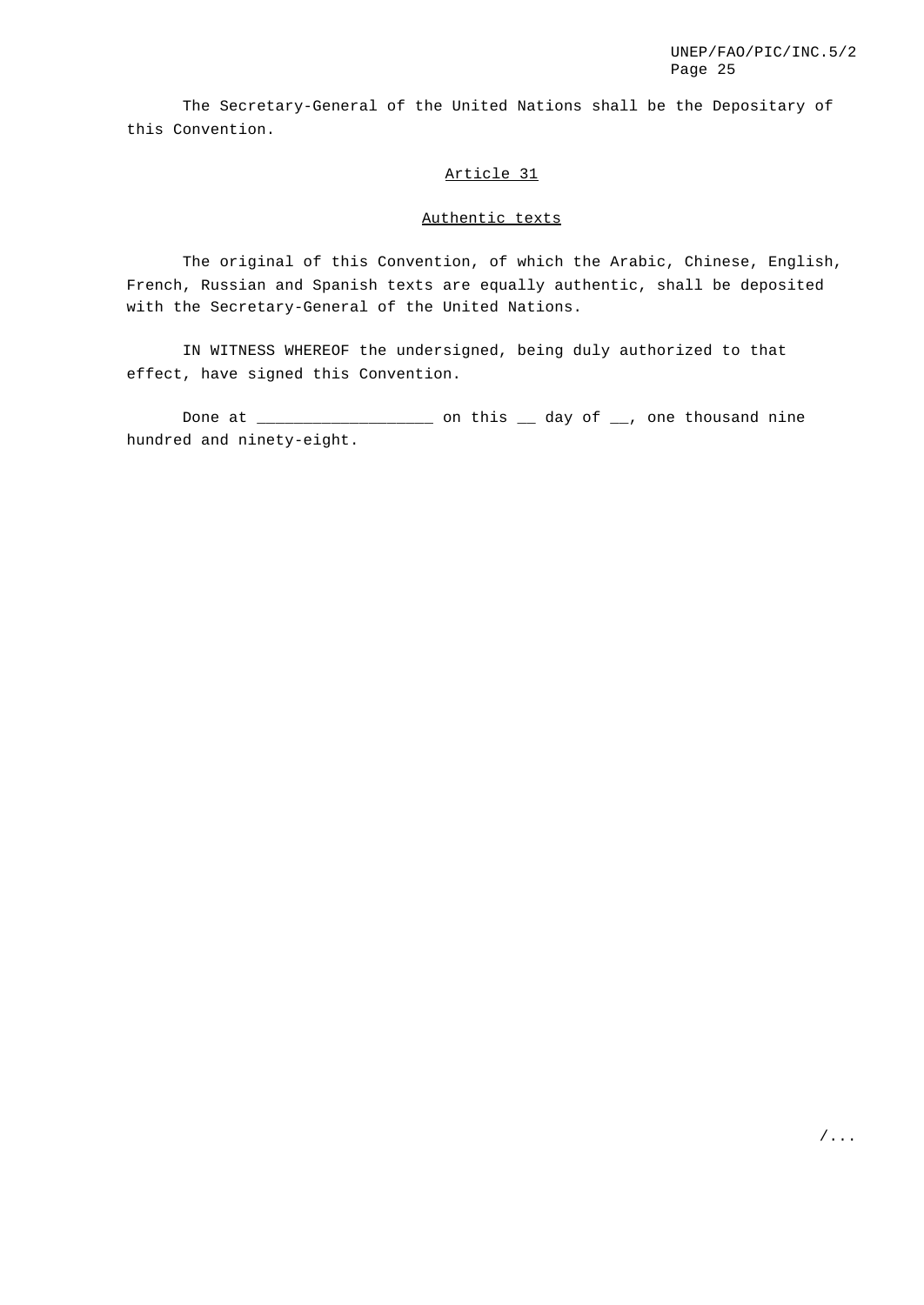### Annex I

INFORMATION REQUIREMENTS FOR NOTIFICATIONS MADE PURSUANT TO ARTICLE 5

Notifications shall include:

### 1. Chemical properties, identification and uses

(a) Common name;

(b) Chemical name according to an internationally recognized nomenclature (for example International Union of Pure and Applied Chemistry (IUPAC)), where such nomenclature exists;

(c) Trade names and names of preparation;

(d) Code numbers: Chemicals Abstract Service (CAS) number, Harmonized System custom code and other numbers;

(e) Information on hazard classification, where the chemical is subject to classification requirements;

(f) Uses of the chemical;

(g) The physico-chemical, toxicological and ecotoxicological properties of the chemical.

### 2. Final regulatory action

- (a) Information specific to the final regulatory action:
- (i) Summary of the final regulatory action;
- (ii) Reference to the regulatory document;
- (iii) Date of entry into force of the final regulatory action;
- [(iv) Indication of whether the final regulatory action was taken on the basis of a risk/hazard evaluation and, if so, include information on such an evaluation, including a reference to the relevant documentation;]
	- (v) Reasons for the final regulatory action relevant to human health or the environment;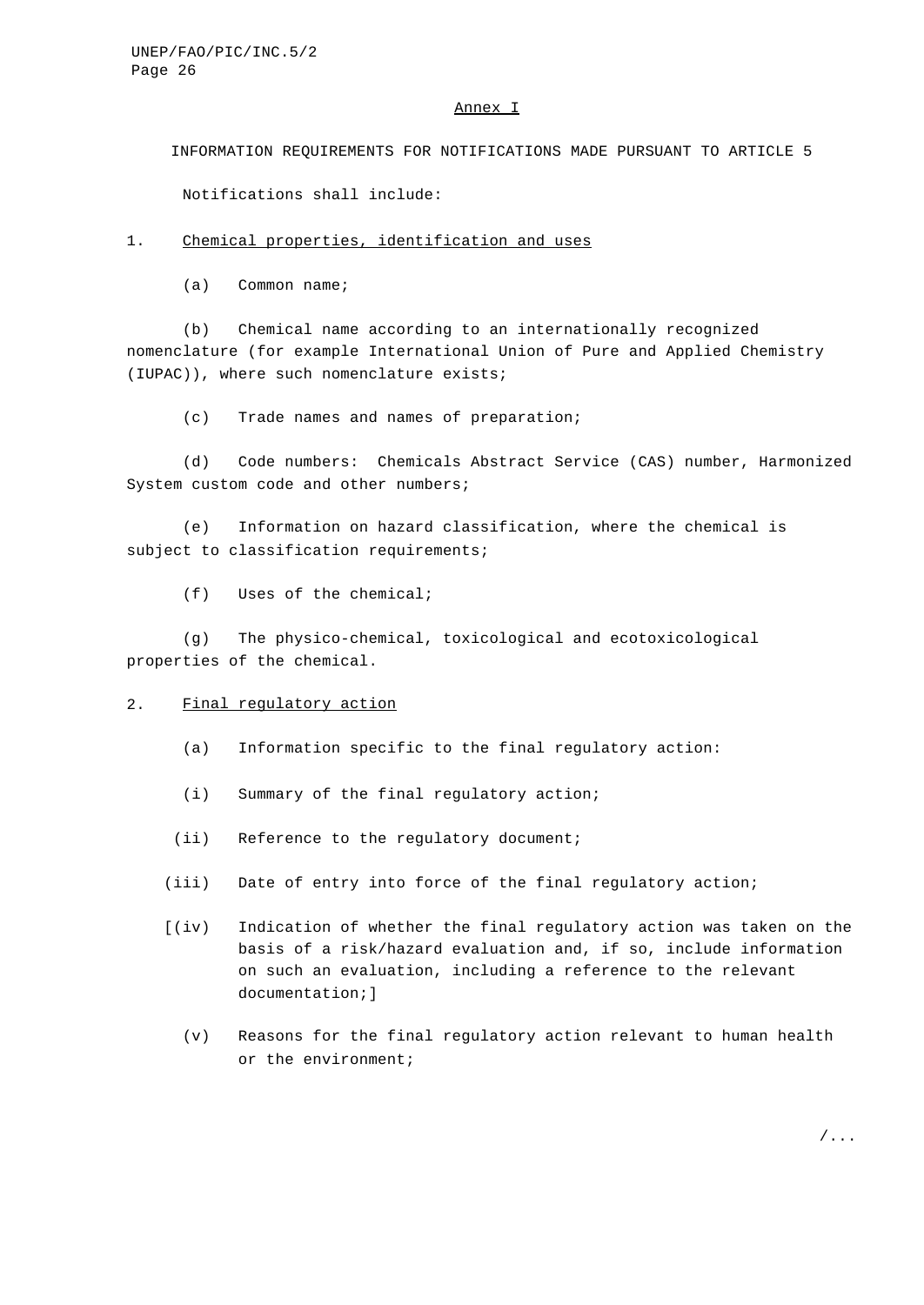(vi) Summary of the hazards and risks presented by the chemical to human health or the environment and the expected effect of the final regulatory action;

(b) Categories where the final regulatory action has been taken, and for each category:

- (i) Use(s) subject to the regulatory action prohibited;
- (ii) Use(s) that remain allowed;
- (iii) Estimation of quantities of the chemical produced, imported, exported and used, where available;

(c) An indication of the likely relevance of the final regulatory action to other States and regions, to the extent possible;

- (d) Other relevant information that may cover:
- (i) Assessment of socio-economic effects of the final regulatory action;
- (ii) Information on alternatives and their relative risks, where available, which may include:
	- a. Integrated pest management strategies;

b. Industrial practices and processes, including cleaner technology.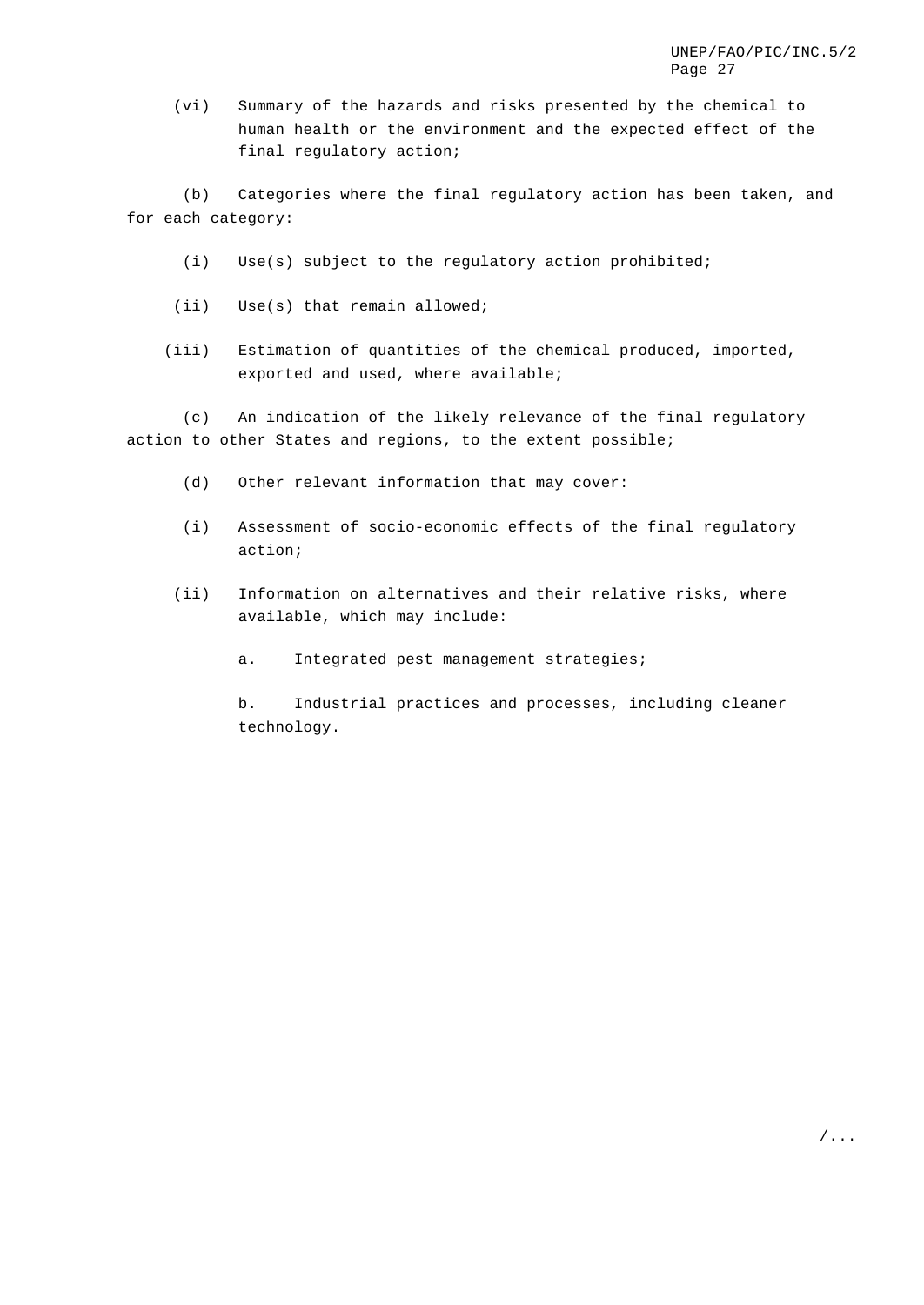## Annex II

CRITERIA FOR THE INCLUSION OF BANNED OR SEVERELY RESTRICTED CHEMICALS IN ANNEX III

In reviewing the notifications forwarded to it by the Secretariat pursuant to paragraph 5 of Article 5, the subsidiary body shall:

(a) Confirm that the final regulatory action has been taken in order to protect human health or the environment;

(b) Establish that the final regulatory action has been taken as a consequence of a risk/[hazard] evaluation. This evaluation shall be based on a review of scientific data in the context of the conditions prevailing in the Party in question. For this purpose, the documentation provided shall demonstrate that:

- (i) Data have been generated according to scientifically recognized methods;
- (ii) Data reviews have been performed and documented according to generally recognized scientific principles and procedures;
- (iii) The final regulatory action was based on a [risk assessment] [risk/hazard evaluation] involving prevailing conditions within the Party taking the action;

(c) Consider whether the final regulatory action provides a sufficiently broad basis to merit inclusion of the chemical in Annex III, by taking into account:

- (i) Whether the final regulatory action led or would be expected to lead to a significant decrease in the quantity of the chemical used or the number of uses;
- (ii) Whether the final regulatory action led to an actual reduction of risk or would be expected to result in a significant reduction of risk for human health or the environment of the Party that submitted the notification in question;
- [(iii) Whether the considerations which led to the final regulatory action being taken are sufficiently applicable in a global context;]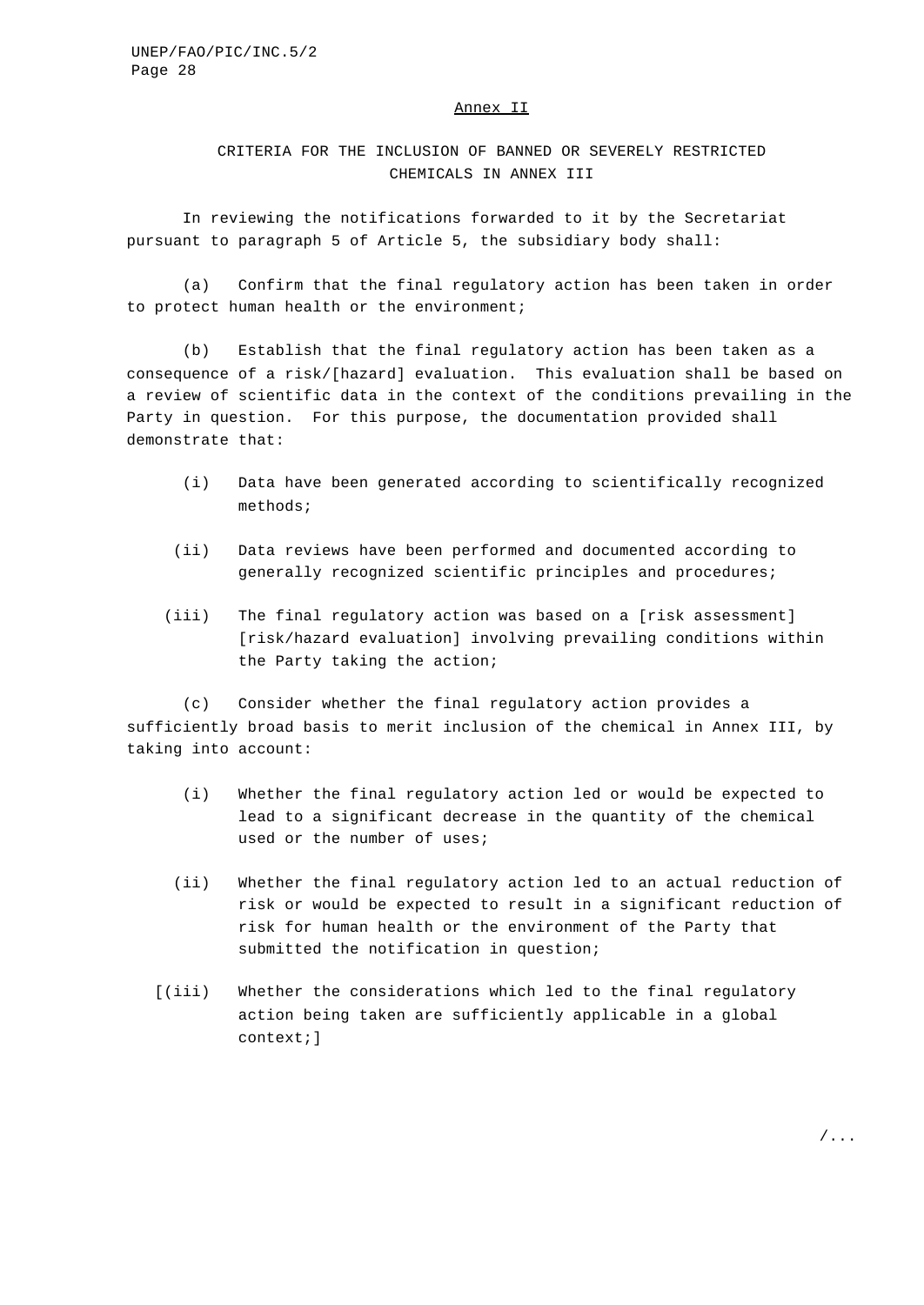(iv) Whether there is evidence of ongoing international trade in the chemical;

(d) Take into account that intentional misuse is not in itself an adequate reason to include a chemical in Annex III.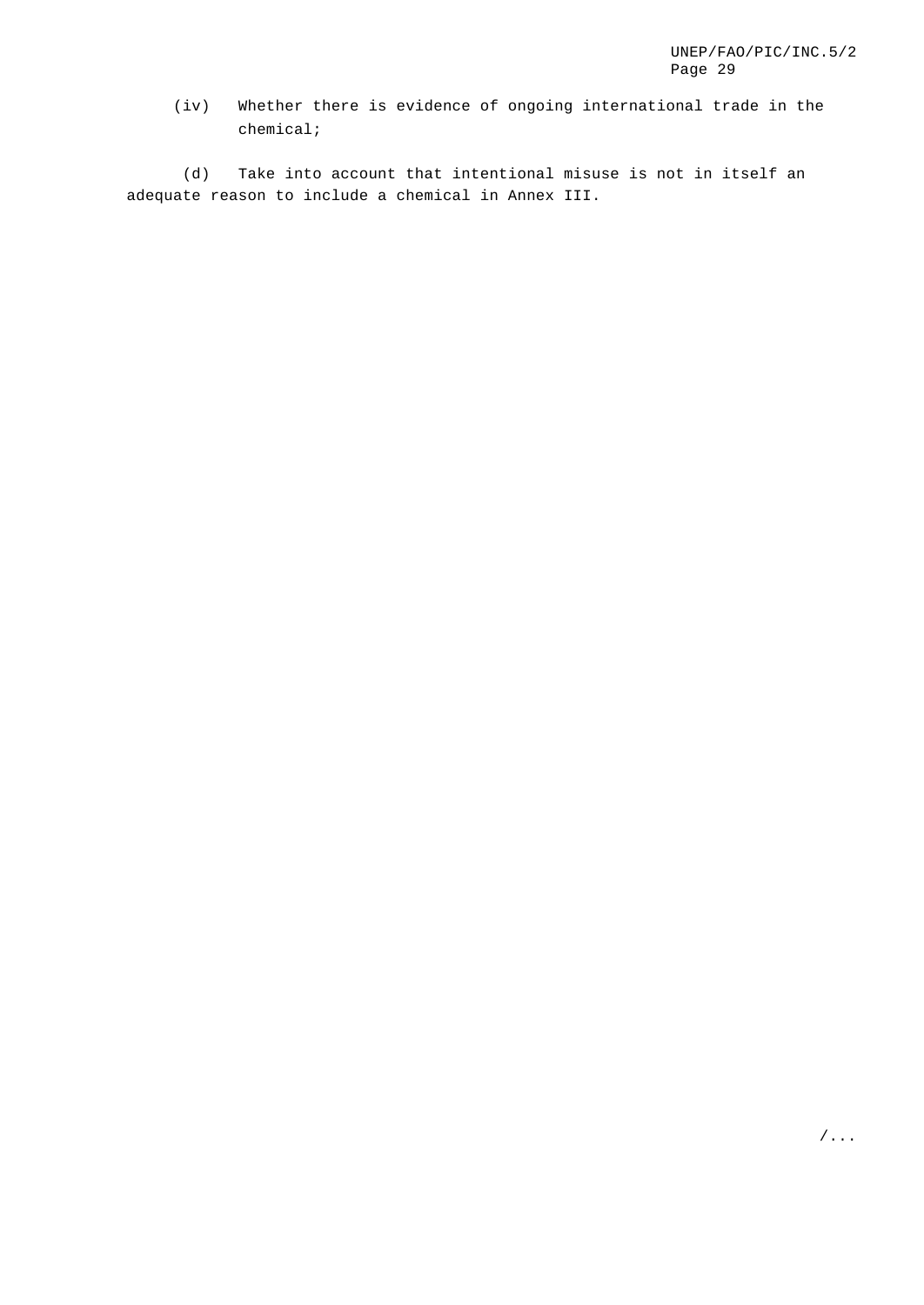### Annex III

CHEMICALS SUBJECT TO THE PRIOR INFORMED CONSENT PROCEDURE

| Chemical identity                  | Category on which     |
|------------------------------------|-----------------------|
|                                    | inclusion in Annex is |
|                                    | based                 |
| $2, 4, 5-T$                        | Pesticide             |
| Aldrin                             | Pesticide             |
| Captafol                           | Pesticide             |
| Chlordane                          | Pesticide             |
| Chlordimeform                      | Pesticide             |
| Chlorobenzilate                    | Pesticide             |
| <b>DDT</b>                         | Pesticide             |
| Dieldrin                           | Pesticide             |
| Dinoseb and dinoseb salts          | Pesticide             |
| 1,2-dibromoethane                  | Pesticide             |
| (EDB)                              |                       |
| Fluoroacetamide                    | Pesticide             |
| HCH (mixed isomers)                | Pesticide             |
| Heptachlor                         | Pesticide             |
| Hexachlorobenzene                  | Pesticide             |
| Lindane                            | Pesticide             |
| Mercury compounds, including       | Pesticide             |
| inorganic mercury compounds, alkyl |                       |
| mercury compounds and              |                       |
| alkyloxyalkyl and aryl mercury     |                       |
| compounds                          |                       |
| Pentachlorophenol                  | Pesticide             |
| Monocrotophos                      | Hazardous pesticide   |
| (600 g/l (SL) formulation and      | formulation           |
| higher)                            |                       |
| Methamidophos                      | Hazardous pesticide   |
| (600 g/l (SL) formulation and      | formulation           |
| higher)                            |                       |
| Phosphamidon                       | Hazardous pesticide   |
| $(1000 g/l$ (SL) formulation and   | formulation           |
|                                    |                       |
| higher)                            |                       |
| Methyl-parathion                   | Hazardous pesticide   |
| (dust formulations, emulsifiable   | formulation           |
| concentrates)                      |                       |
| Parathion                          | Hazardous pesticide   |
| (currently available formulations) | formulation           |
| Crocidolite                        | Industrial            |
| Polybrominated biphenyls (PBB)     | <u>Industrial</u>     |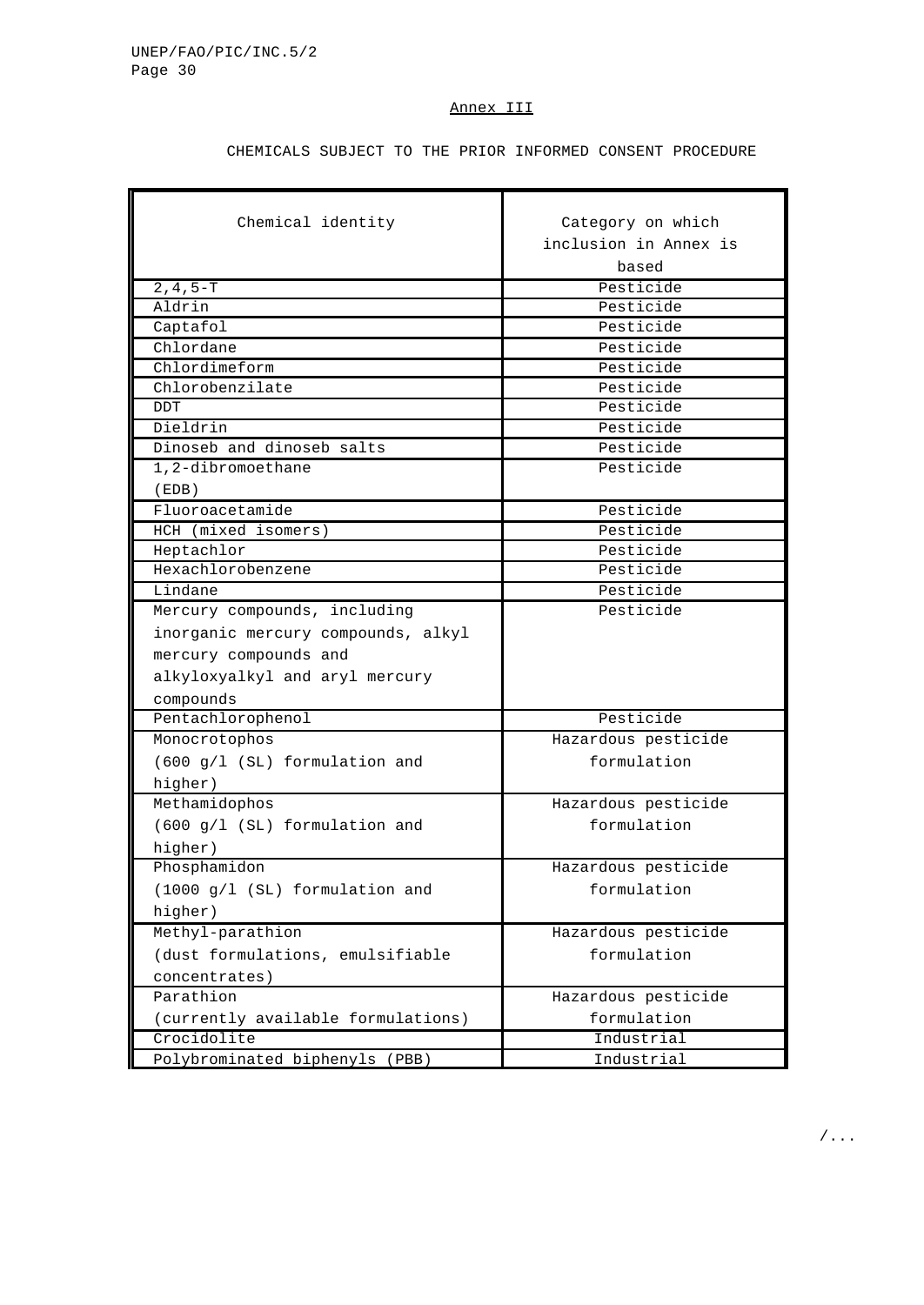| Polychlorinated biphenyls (PCB),   | Industrial |
|------------------------------------|------------|
| except mono- & dichlorinated       |            |
| Polychlorinated terphenyls (PCT)   | Industrial |
| Tris (2,3 dibromopropyl) phosphate | Industrial |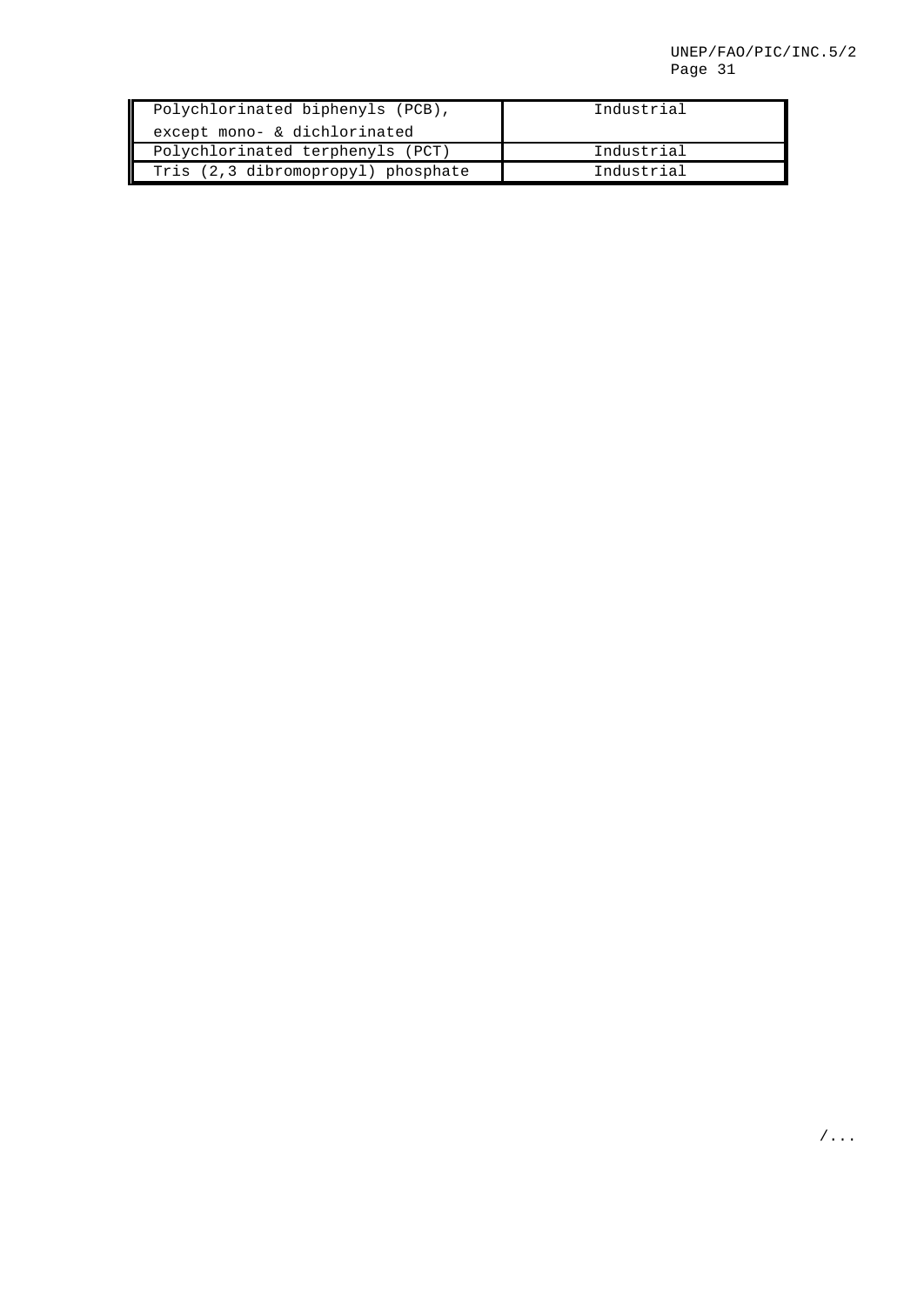### Annex IV

INFORMATION AND CRITERIA FOR INCLUSION OF HAZARDOUS PESTICIDE FORMULATIONS IN ANNEX III

#### Part 1. Documentation required from a proposing Party

Proposals submitted pursuant to paragraph 1 of Article 6 shall include adequate documentation containing the following information:

- (a) The name of the pesticide formulation;
- (b) The name of the active ingredient;
- (c) Percentage of active ingredient in the formulation;
- (d) Type of formulation;
- (e) Trade name(s) and name(s) of producer(s), if available;

(f) Common and recognized patterns of use of the pesticide formulation in the proposing Party;

(g) A clear description of each incident related to the problem, including the adverse effect and the way in which the pesticide formulation was used;

(h) Any regulatory, administrative or other measure taken, or intended to be taken, by the proposing Party in response to such incidents.

## Part 2. Information to be collected by the Secretariat

Pursuant to paragraph 3 of Article 6 the Secretariat shall collect relevant information relating to the pesticide formulation, including:

(a) The physico-chemical, toxicological and ecotoxicological properties of the pesticide formulation;

(b) The existence of handling or applicator restrictions in other States;

(c) Information on incidents related to the pesticide formulation in other States;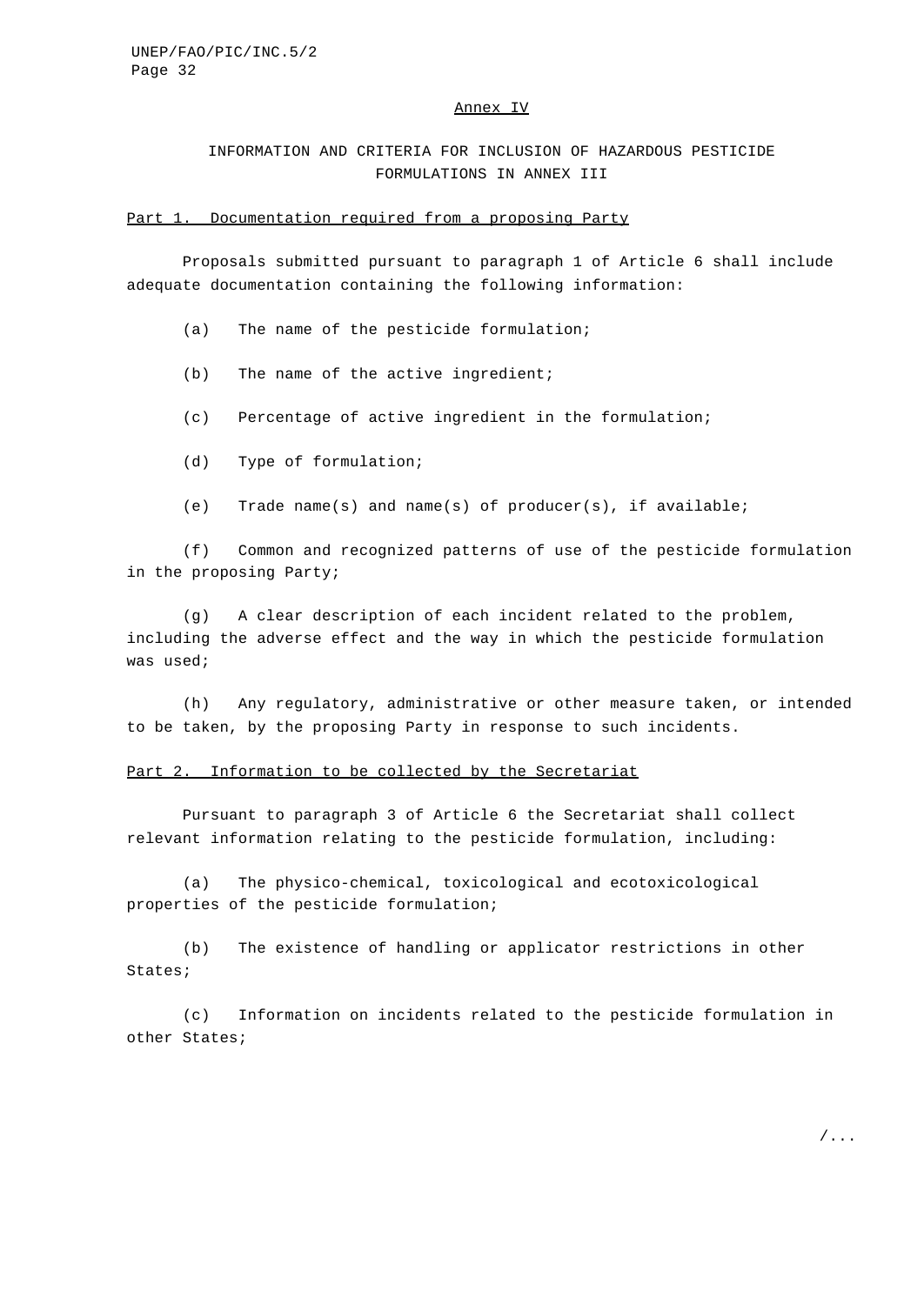(d) Information submitted by other Parties, international organizations, non-governmental organizations or other relevant sources, whether national or international;

(e) Risk and/or hazard assessment, where available;

(f) Indications of the extent of use of the pesticide formulation, such as the number of registrations, or production or sales quantity, if available;

(g) Other formulations of the pesticide in question, and incidents relating to these formulations, if any;

(h) Alternative pest-control practices;

(i) Other information which the subsidiary body may identify as relevant.

# Part 3. Criteria for inclusion of hazardous pesticide formulations in Annex III

In reviewing the proposals forwarded to it by the Secretariat pursuant to paragraph 5 of Article 6, the subsidiary body shall take into account:

(a) The reliability of the evidence indicating that the use of the pesticide formulation, in accordance with common or recognized practices within the proposing Party, resulted in the reported incident(s);

(b) The relevance of such incidents to other States with similar climate, conditions and patterns of use of the pesticide formulation;

(c) The existence of handling or applicator restrictions involving technology or techniques that may not reasonably or widely be applied in States lacking the infrastructure;

(d) The significance of reported effects in relation to the quantity used of the pesticide formulation; and

(e) That incidents resulting from intentional misuse are not an adequate basis for including a pesticide formulation in Annex III.